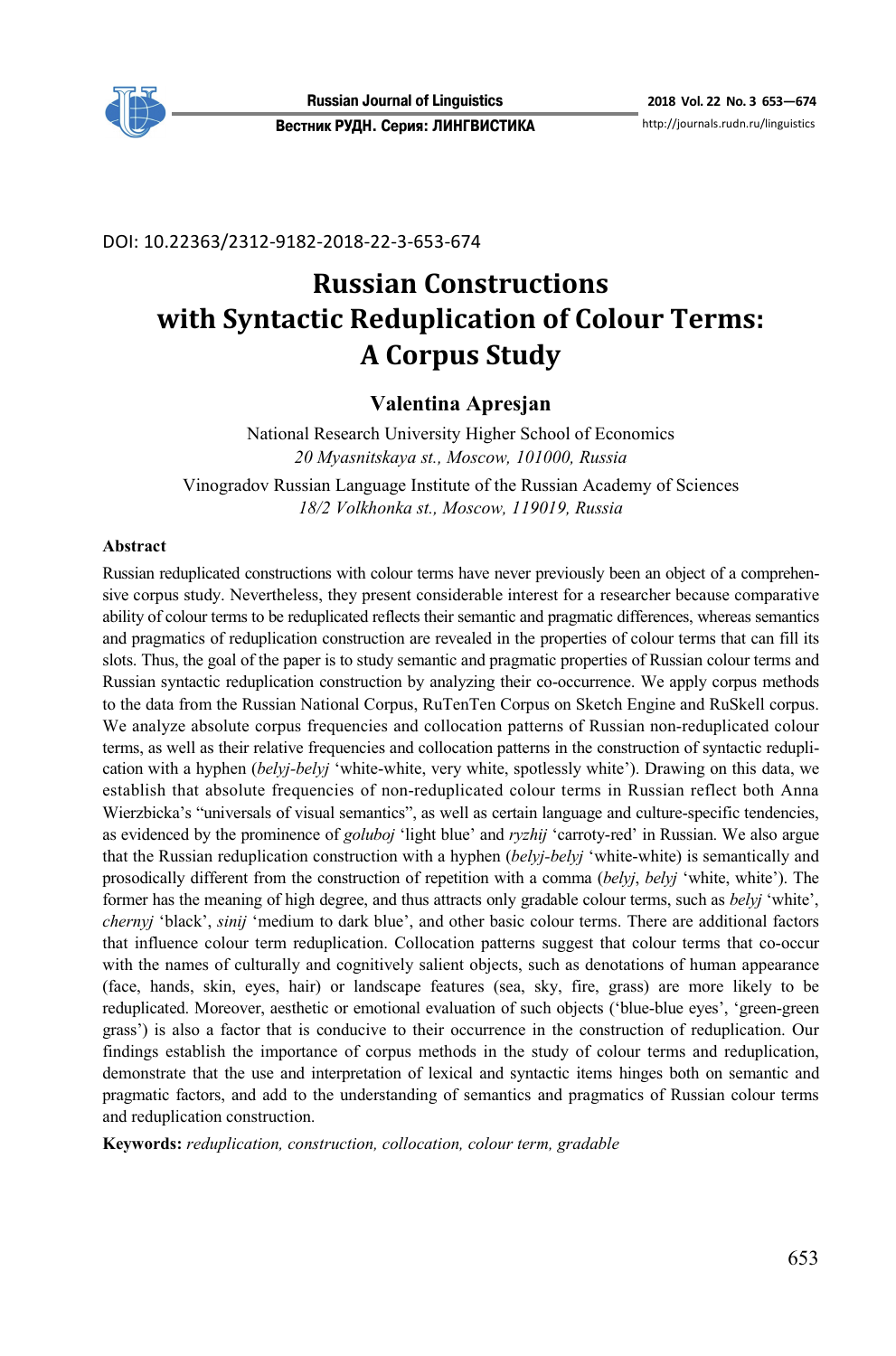# **Русские конструкции с синтаксической редупликацией цветообозначений: корпусное исследование**

## **В.Ю. Апресян**

Национальный исследовательский университет «Высшая школа экономики» *Мясницкая, 20, Москва, 101000, РФ* 

> Институт русского языка им. В.В. Виноградова РАН *Волхонка, 18/2, Москва, 119019, РФ*

#### **Аннотация**

Русские конструкции с редупликацией цветообозначений никогда ранее не становились объектом отдельного корпусного исследования. При этом они представляют явный интерес для исследователя, поскольку данные об их взаимной встречаемости могут пролить свет на семантику и прагматику как самих цветообозначений, так и конструкции с редупликацией. Цель данной работы — описание семантических и прагматических свойств русских обозначений базовых цветов, а также русской конструкции с полной синтаксической редупликацией на основе корпусного анализа их взаимной встречаемости. В работе используются данные разных подкорпусов Национального корпуса русского языка, корпуса RuTenTen на ресурсе Sketch Engine и корпуса RuSkell. На основе анализа абсолютных частотностей употребления нередуплицированных цветообозначений, а также их коллокацинных свойств устанавливается иерархия базовых для русского языка цветов, которая отражает как межъязыковые «универсалии визуальной семантики» Анны Вежбицкой, так и лингвоспецифичные тенденции (например, базовость *голубого* и *рыжего*). На основе анализа редуплицированных цветообозначений формулируется значение русской конструкции с редупликацией прилагательных. Ее основное значение — это значение высокой степени, поэтому она «привлекает» наиболее градуируемые из цветообозначений, а именно «базовые цвета» — *белый, черный, синий* и пр. Употребление цветообозначений в конструкции редупликации дополнительно регулируется прагматически: анализ сочетаемости показывает, что к редупликации тяготеют те цветообозначения, которые используются для характеристики внешности человека или воспринимаемых человеком природных объектов с эстетической точки зрения или точки зрения нормы. Исследование демонстрирует важность корпусных методов в исследовании редупликации цветообозначений, показывает, что узус и интерпретация лексических и грамматических языковых единиц зависят как от семантических, так и от прагматических факторов, расширяет представление о семантике и прагматике русских цветообозначений, а также русской конструкции с синтаксической редупликацией.

**Ключевые слова:** *редупликация, конструкция, коллокация, цветообозначение, градуируемый*

## **1. INTRODUCTION**

Both reduplication and colour terms separately have received a lot of attention in linguistics. Anna Wierzbicka authored a number of seminal papers on colour terms in different languages including Russian, as well as on reduplication (Wierzbicka 1990, 1991, 2003, 2005, 2008). Moreover, Russian constructions with reduplication have been receiving growing coverage in recent decades (Paillard, Plungian 1993, Bulygina, Shmelev 1997, Israeli 1997, Krjuchkova 2004, Iomdin 2003, 2010, 2013, Gilyarova 2010, Rakhilina, Plungian 2010, Vilinbakhova 2016, Feldstein 2016). Russian colour terms have also been thoroughly studied, from different perspectives: (Davies, Corbett 1994) from experimental and statistical perspectives, (Paramei 2005) from a cultural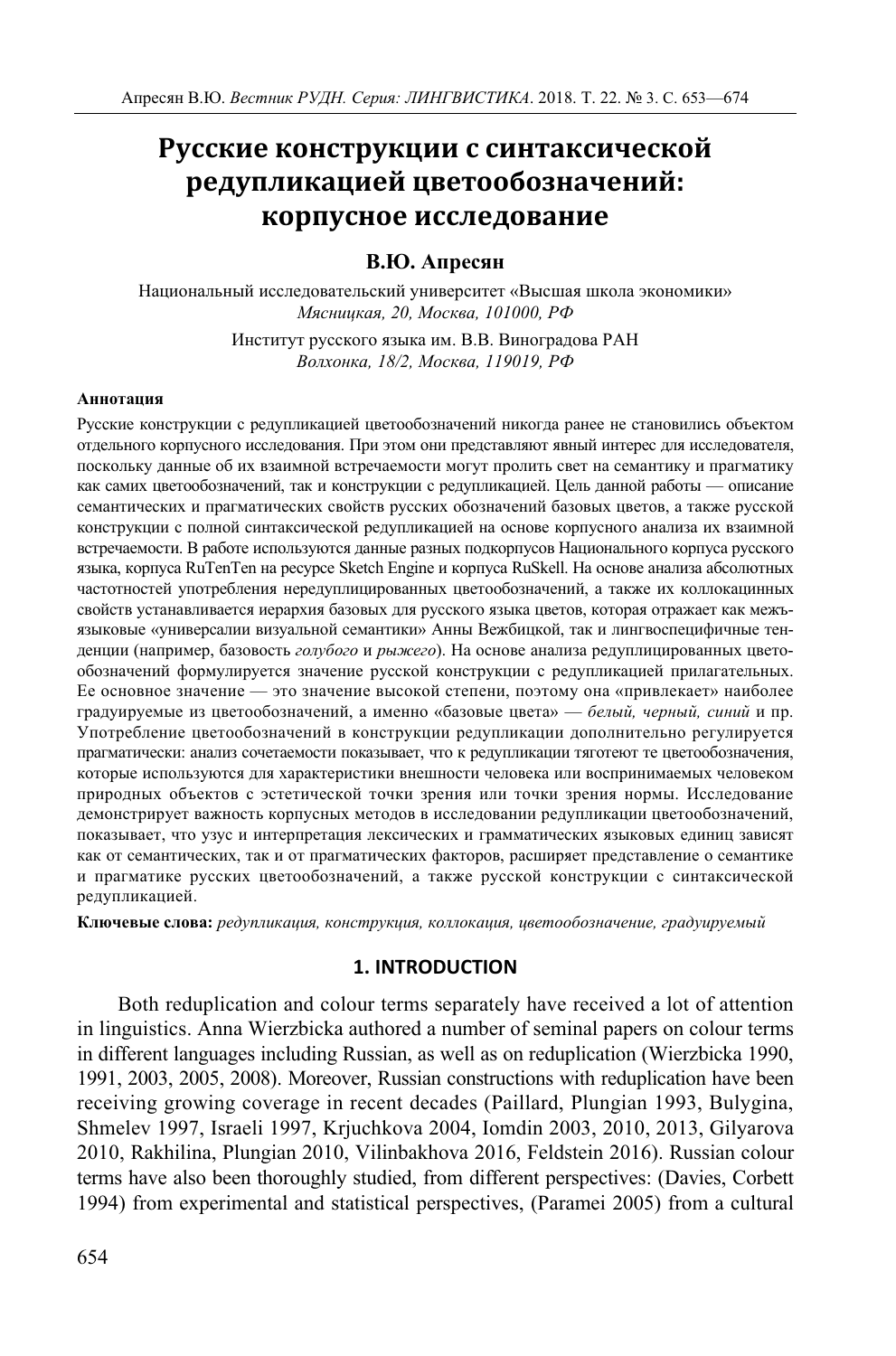perspective, (Paramei 2007) from a language acquisition perspective, (Winawer, Witthoft, Frank, Wu, Wade, Boroditsky 2007) from a psycholinguistic perspective.

However, so far there has been, to our knowledge, no attempt to juxtapose these two topics. Yet the issue appears to be of paramount interest: the ability of colour terms to be reduplicated reflects their semantic and pragmatic differences, whereas the semantics and pragmatics of the syntactic reduplication construction are revealed in the properties of colour terms that can fill its slots. Thus, the main focus of the paper is syntactic reduplication of Russian colour terms. The paper aims, in particular, at the following:

1) to formulate the meaning of the Russian construction with syntactic reduplication;

2) to consider its semantic shifts in different instantiations;

3) to show how different colour terms interact with reduplication construction and why certain colour terms are "attracted" to it, while others are "repelled" (Stefanowitch, Gries 2003);

4) to analyze different possible interpretations of reduplication construction depending on the colour term that fills its slots.

As it turns out, the arguments derived from our study support the previous findings in the field. First of all, they support Anna Wierzbicka's idea that colour concepts are anchored in "universals of human experience", such as the sun, the sky, the ground, day and night, vegetation, and fire (Wierzbicka 1990). They also provide certain linguistic endorsement to the existence of a hierarchy of colours introduced in (Berlin, Kay 1969), although at the same time pose strong challenges for it, along the lines of Wierzbicka's criticism of Berlin and Kay's "Anglocentric" approach to colour lexicon. Finally, they concur with the results of the above-mentioned cultural and experimental studies, because they also substantiate the claim for the "basicness" of the Russian *goluboj* 'light-blue' colour term. In addition, our findings suggest that the Russian colour term *ryzhij*  'carroty-red' also has certain properties specific to basic colour terms.

Our understanding of "basicness" of a colour term is different from what is suggested in [Berlin and Kay 1969]. The "basicness" of any concept for a specific language, including colour terms, is evaluated based partly on its frequency (and hence salience) in a given language, and partly on the degree of its integration into the lexical and grammatical system of that language. The latter is measured by the ability of a word to function as a "system-forming meaning", or "a meaning which constitutes part of many linguistic items of different nature" (Apresjan 2006:52). In the language of NSM, the notion of system-forming meaning fairly closely corresponds to the notion of "semantic molecule" — a well-defined set of non-primitive lexical meanings in a given language that function as intermediate-level units in the structure of complex meanings in that language (Wierzbicka 2013). There are reasons to believe that basic colour terms belong to the set of system-forming meanings, as they are integrated into the meanings of many natural objects, such as animals, plants, minerals, etc. Apart from its entrenchment in the semantic domain, we assume that the degree of a word's integration into the system of a language is also reflected in its ability to occur in different lexical and grammatical contexts, including constructions.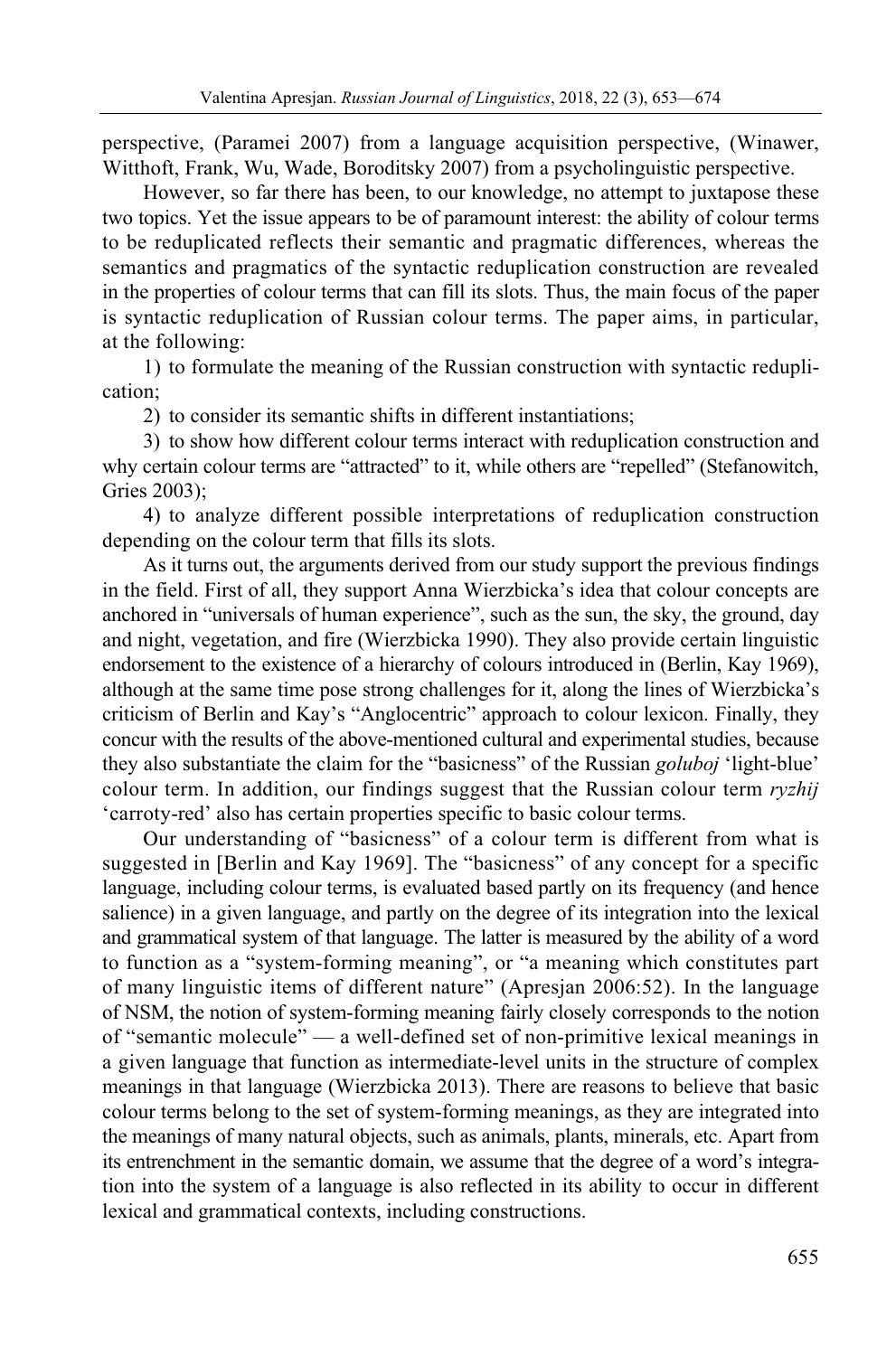Syntactic reduplication here is understood as in A. Wierzbicka's 1991 work on Italian reduplication where it is considered as semantically and pragmatically distinct from repetition; cf. *adagio adagio* (syntactic reduplication) vs. *adagio, adagio* (repetition) (Wierzbicka 1991:256). A later work by A. Israeli, which contains an excellent overview of research on Russian reduplication and repetition, supports this distinction, yet on prosodic grounds: "Syntactic reduplication is defined here as a repetition of a word (or a modified word) within the same prosodic unit, regardless of whether the two words are separated in print by a space, a hyphen, or a comma" (Israeli 1997:588). However, there is a distinct difference in properties between the constructions marked by a hyphen and by a comma: the former displays characteristics typical of syntactic reduplication (including prosodic unity), and the latter behaves, prosodically and semantically, as repetition (see commentary below). Therefore, we consider construction with hyphen as syntactic reduplication, and construction with comma as repetition.

Reduplication of colour terms is considered against the larger background of other Russian constructions with reduplication. A brief examination of possible instantiations of syntactic reduplication construction reveals that its core meaning is 'high degree' and that in different contexts it may display different semantic effects. Interpretation depends on the speech part of the lexeme filling the construction slots, as well as on its semantics.

With nouns, full "hyphen" reduplication is (a) occasionally used to express the meaning of large quantity: *Sornjaki-sornjaki povsjudu* 'Weeds-weeds are everywhere'; (b) used as vocative aimed at soliciting particular attention: *Devochka-devochka, kak tebja zovut* 'Girl-girl, what is your name?'; (c) used to refer to the most prototypical members of a class: *Ona takaja devochka-devochka* 'She is such as girl-girl; She is such as typical girl'. The latter interpretation, as well as certain other semantic effects of syntactic repetition in Russian nouns have been thoroughly described in (Gilyarova 2010).

With verbs, it marks (a) long duration: *Shel-shel i prishel* 'Walked-walked and came', *Dumal-dumal, no nichego ne pridumal* 'Was thinking-was thinking but thought of nothing' (Plungian, Rakhilina 2010); (b) strong stimulation in imperative: *Rabotajrabotaj* 'Work-work'.

With particles, it (a) emphasizes the meaning of the particle: *Da-da* 'yes-yes', *net-net* 'no-no', *konechno-konechno* 'certainly-certainly'; (b) in some cases, reduplicated particles are lexicalized as new meanings, consider the reduplication of *tol'ko* 'only': *My tol'ko-tol'ko uspeli na poezd* 'We barely (lit. only-only) made it to the train'.

With adverbs, interpretation of reduplication depends on the semantic class of the adverb. Gradable adverbs behave as adjectives and produce a high degree interpretation (*tixo-tixo* 'quietly-quietly' = 'very quietly'). Certain other adverbs that allow reduplication display effects of lexicalization; e.g. *ele* 'barely' vs. *ele-ele* 'barelybarely'. Single *ele* has two well-represented meanings: 'with great difficulty' (*On ele podnjal tjazhelyj rjukzak* 'He barely lifted a heavy backpack') and 'almost not' (*ele zametnyj* 'barely visible'). Reduplicated *ele-ele* demonstrates overwhelming preference of the first meaning: based on the frequency data from the Russian National Corpus, collocation *ele-ele zametnyj* 'barely-barely visible' forms only 0.4 per cent of its total usages, whereas the relative frequency of the collocate *ele zametnyj* 'barely visible' to the total usages of *ele* is 7 per cent.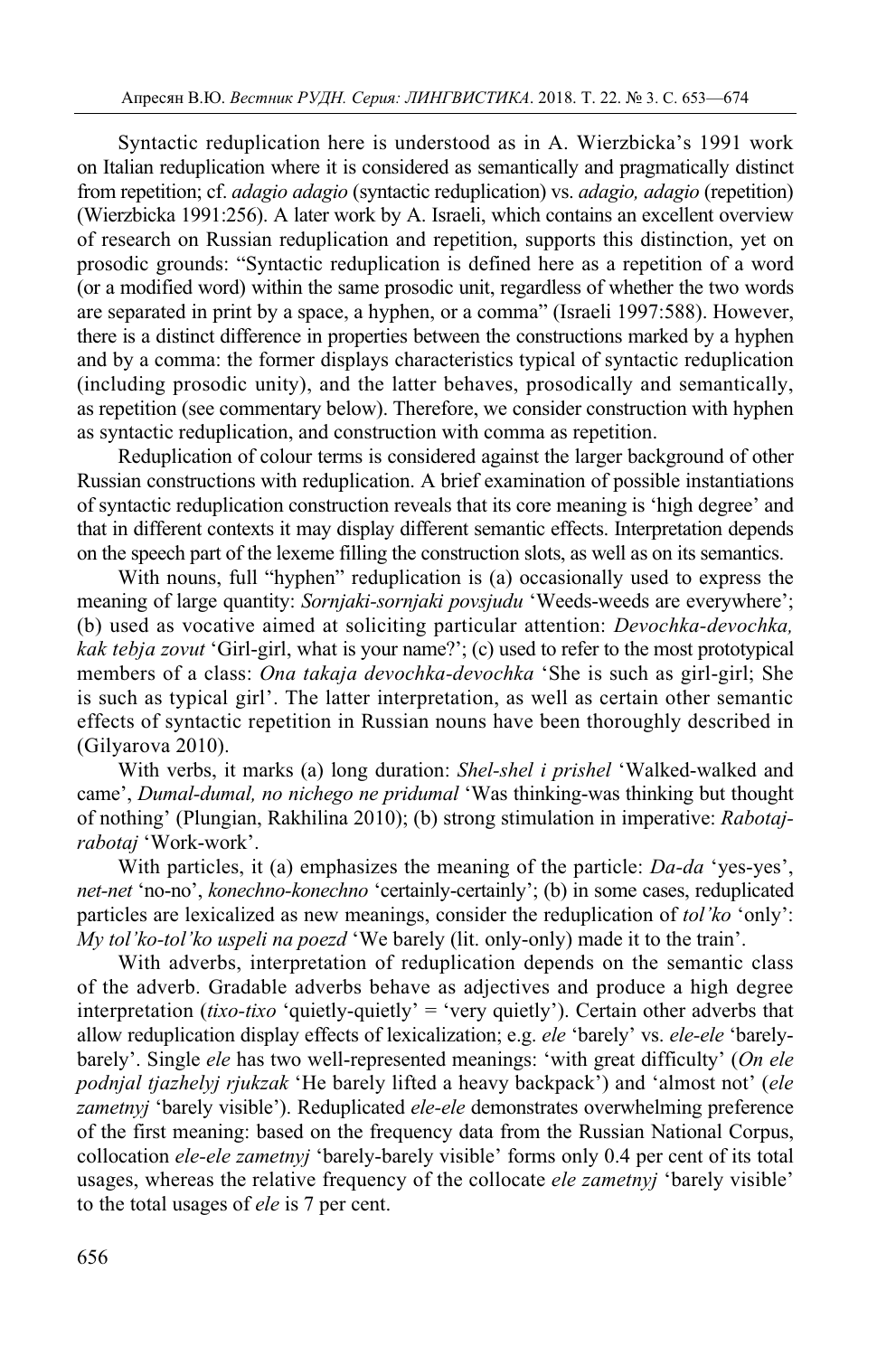However, the main instantiation of syntactic reduplication marked by a hyphen are gradable adjectives. The major semantic classes of gradable adjectives that favor reduplication are parameters (size, duration, etc.) and physical properties (temperature, texture, colour, etc.): *bolshoj-bolshoj* 'big-big', *dolgij-dolgij* 'long-long', *xolodnyjxolodnyj* 'cold-cold', *mjagkij-mjagkij* 'soft-soft', *chernyj-chernyj* 'black-black'.

The latter semantic class is the major focus of the paper. The paper is structured in the following way: a brief outline of the methodology and data; the main part with results and discussion, which covers the use of non-reduplicated and reduplicated colour terms in Russian, a brief comparison of the Russian data with English, and a quick case study of register limitations of colour reduplication construction in Russian. The last section offers conclusions.

## **2. METHODOLOGY AND DATA**

The study is based on the data from different subcorpora of the Russian National Corpus, RuTenTen corpus on Sketch Engine (Kilgariff, et al. 2014), and RuSkell learner corpus (Apresjan, et al. 2016). The main corpus of the Russian National Corpus reflects the literary Russian language of the 19—21 centuries and comprises over 280 million tokens. The children's subcorpus is over 5.8 million tokens and comprises literature intended for children. Poetic corpus of the Russian National Corpus reflects the language of poetry in 19—21 centuries, and contains over 10 million tokens. Finally, the parallel English-Russian corpus of the Russian National Corpus contains original and translated English, American and Russian literature of the 19—21 centuries and contains over 76 million tokens. RuTenTen Corpus on Sketch Engine is made up of texts collected from the Internet and contains over 18 billion tokens. It provides detailed word sketches (collocation patterns) for verbs, nouns, adjectives, and adverbs. RuSkELL is its learner subcorpus which provides brief and simplified word sketches and contains 1 billion tokens.

The study is based on the following assumptions:

- (1) frequency of a certain word in the corpus of a particular language is indicative of the semantic "basicness" of this word in the lexicon of that language, as well as of the salience of a concept denoted by this word in the corresponding culture;
- (2) frequency of a certain word in a certain construction is indicative of the general frequency of this word and construction in the corpus, as well as of semantic compatibility between the meaning of the word and the meaning of the construction.

Therefore, the study comprised two experimental stages, the frequency analysis of unreduplicated colour terms and the frequency analysis of reduplicated colour terms. We also considered collocation patterns for both unreduplicated and reduplicated colour terms. We considered only those colour terms that allow reduplication. Therefore, we excluded from our consideration such terms as *fioletovyj* 'purple', *oranzhevyj* 'orange', *rozovyj* 'pink', *serebrjanyj* 'silvery' and many other non-basic, borrowed, or derivative colour terms that either do not allow reduplication at all or else present only occasional reduplicated usages. Below are the statistical data of both usage types, along with explanations and analysis.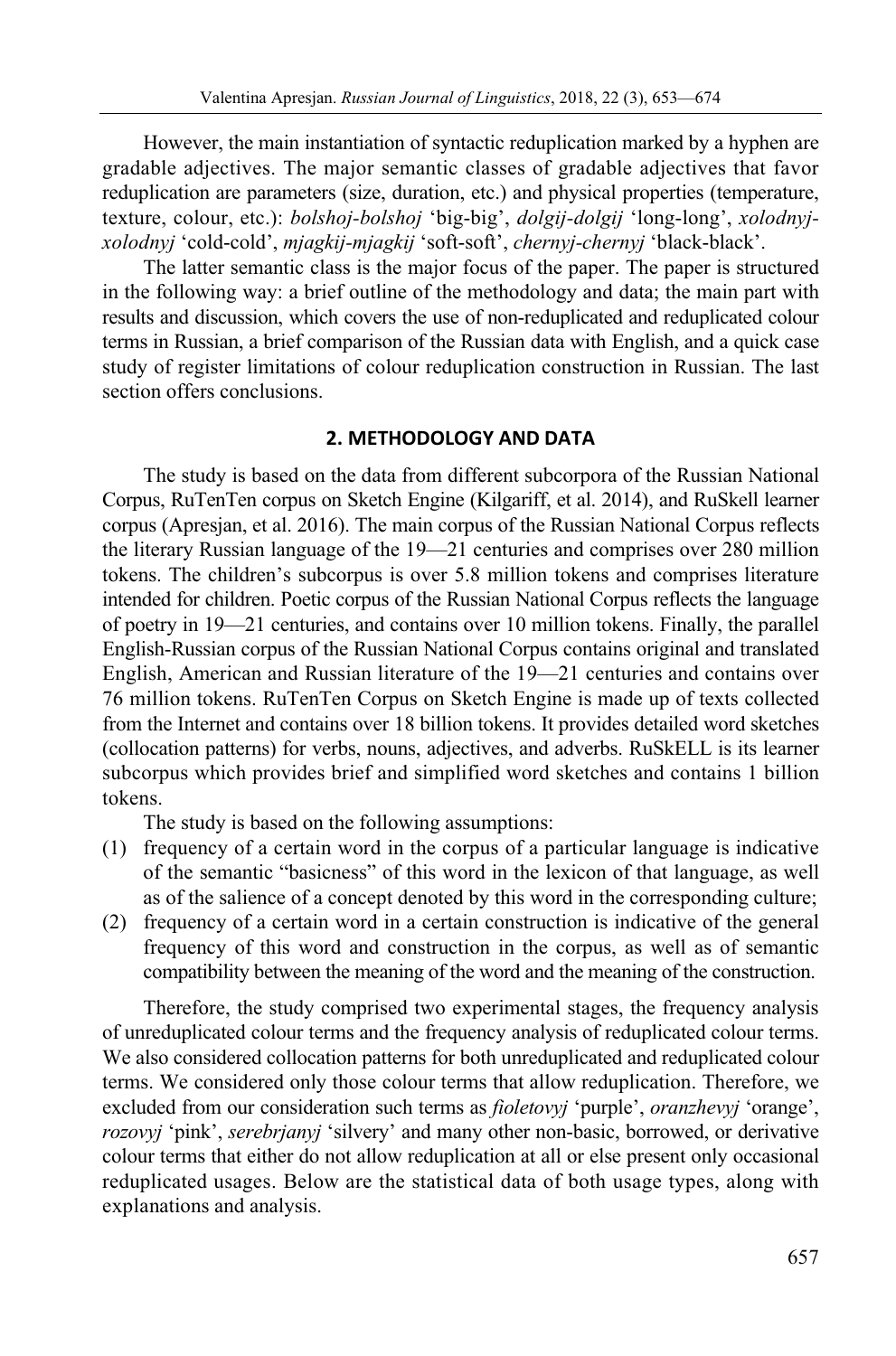## **3. RESULTS AND DISCUSSION**

## **3.1. Non-reduplicated colour terms: statistics and analysis**

As of June 2, 2018, the absolute frequency of the colour terms in the Russian National Corpus was as follows:

*belyj* 'white' (111109 hits), *chernyj* 'black' (106635 hits), *krasnyj* 'red' (86762 hits), *seryj* 'gray' (38297 hits), *zelenyj* 'green' (37891 hits), *sinij* 'medium-to-dark-blue' (29371 hits), *zheltyj* 'yellow' (26833 hits), *goluboj* 'light-blue' (23412 hits), *ryzhij* 'red, coppery, carroty' (14326 hits), *korichnevyj* 'brown' (6960 hits).

This data conforms with the earlier data from the New Frequency Dictionary of the Russian Lexicon by Olga Lyashevskaja and Sergey Sharov 2009 (online version on dict.ruslang.ru/freq.php); the first number shows the position of the word in the frequency hierarchy, and the second its relative frequency in items per million, or ipm. As one can easily observe, the "top" colour terms are also close to the top in the overall frequency of Russian adjectives:

21 'white' 339.6 23 'black' 337.5 39 'red' 240.5 121 'green' 124.4 170 'gray' 96.1 213 'medium-to-dark-blue' 82.8 219 'yellow' 78.1 233 'light-blue' 71.5 383 'carroty-red' 43.2 632 'brown' 25.5

Both sets of data reflect total usages of colour terms, in the entirety of their polysemies, i.e., such metaphorical usages as "black market", "white magic", "gray person" (untalented, uninteresting), etc., and not only their "colour" meanings, because developed polysemies are also indicative of the "basicness" of concepts.

As one can observe, absolute frequency of colour terms in RNC in some ways parallels the hierarchy suggested in Berlin and Kay "Basic Colour Terms: their Universality and Evolution" (1969): dark and light (Stage I), red (Stage II), green *or* yellow (III), green *and* yellow (IV), blue (V), brown (VI), purple, pink, orange, gray (VII). Russian 'white', 'black', 'red' and 'green' form the top in terms of frequency. However, there are also certain deviations from Berlin-Kay hierarchy. First of all, each of the terms for 'blue' is lower on the hierarchy of frequency than 'gray', and 'yellow' is lower that 'medium-to-dark-blue' (however, together 'medium-to-dark-blue' and 'light blue' rank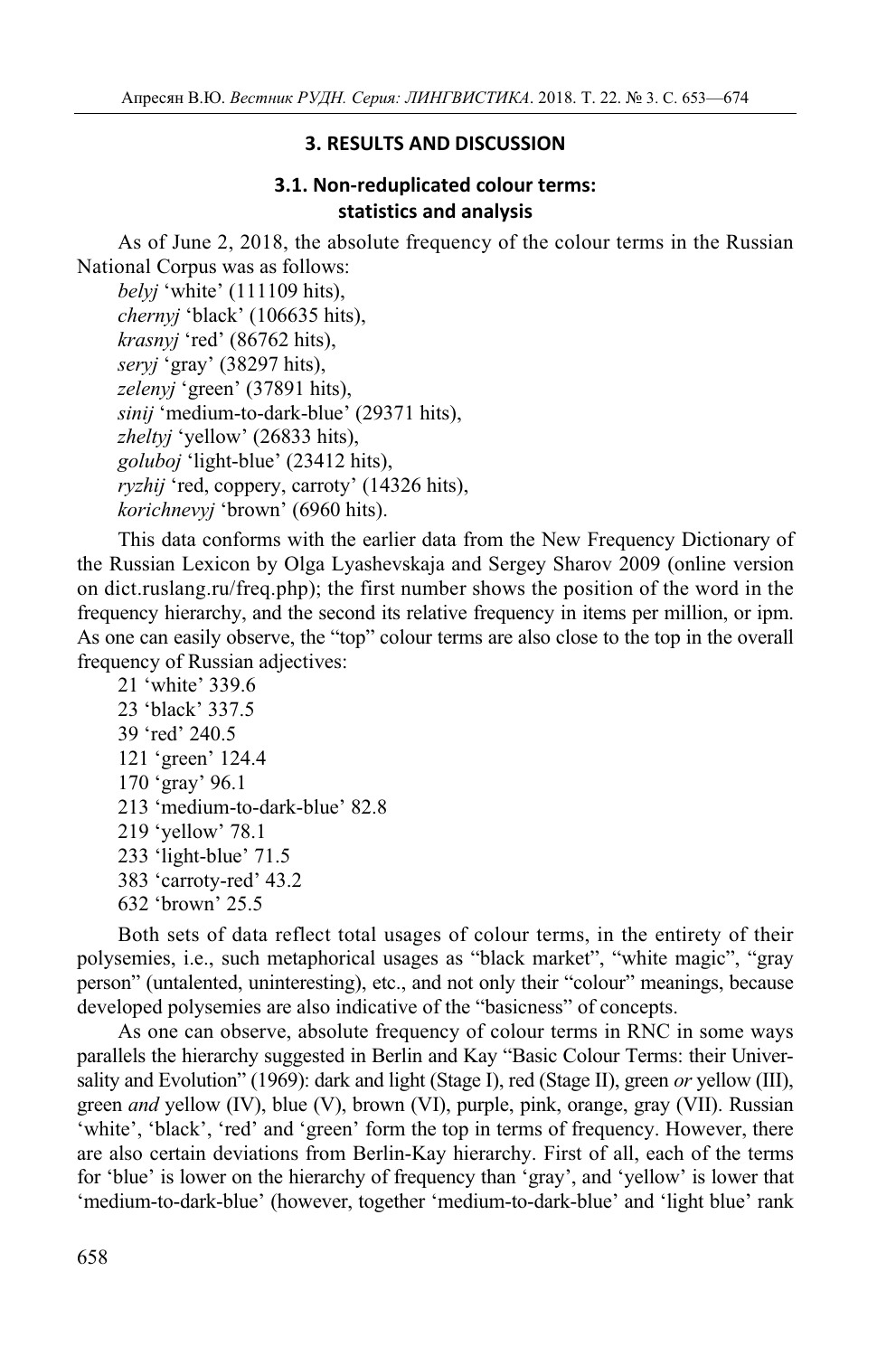over 'gray'). 'Carroty red' (a shade of orange) is higher than 'brown'. In other words, 'gray' and 'carroty red' are unexpectedly high, and 'yellow' is unexpectedly low. The discrepancy between Berlin-Kay hierarchy and the frequency data in Russian may point to the fact that relative importance of colour terms is language and culture-specific rather than universal.

Our assumption is that the hierarchy of absolute frequencies of colour terms reflects certain cultural and cognitive trends. To study these trends, we turn to the analysis of collocations with colour terms, based on the data from RNC, as well as on collocation sketches from the Sketch Engine and RuSkell (ruskell.sketchengine.co.uk).

Below is the list of frequent collocations with colour terms, which account for most of their occurrences in the corpus:

*belyj* 'white': 'dress', 'coat', 'house'; 'wine', 'sea', 'bear', 'sand' *chernyj* 'black': 'sea', 'bread', 'hair', 'eyes', 'dress', 'hair', 'tea', 'metal', 'pepper' *krasnyj* 'red': 'army', 'square', 'wine', 'banner', 'sea', 'pepper', 'brick', 'cross' *zelenyj* 'green': 'tea', 'onions', 'eyes', 'grass', 'leaves', 'peas', 'salad', 'pepper', 'leaf' *sinij* 'medium-to-dark-blue': 'sky', 'eyes', 'beard', 'bird', 'flame', 'sea', 'jeans' *seryj* 'gray': 'building', 'granite', 'eyes', 'mouse', 'wolf', 'goose', 'matter', 'sky' *zheltyj* 'yellow': 'press', 'card', 'fever', 'gold', 'flower', 'gold', 'sand' *goluboj* 'light-blue': 'sky', 'eyes', 'screen', 'blood', 'fire', 'clay', 'dream' *ryzhij* 'red, coppery, carroty': 'fox', 'hair', 'cat', 'cockroach', 'cow' *korichnevyj* 'brown': 'sugar', 'rice', 'crust', 'jacket', 'mascara'

The analysis of these sketches suggests that the factors influencing corpus frequencies of colour terms are as follows:

- (1) ability of colour terms to characterize parts of human body and landscape: *golubye glaza* 'light-blue eyes', *sinie glaza* 'bright-blue eyes', *serye glaza* 'gray eyes', *belye zuby* 'white teeth'; *ryzhyie volosy* 'coppery-red hair', *zelenaja trava* 'green grass', *goluboe nebo* 'light-blue sky', etc.;
- (2) cultural salience of objects of certain colours in a given language, such as the Russian *belyj khalat* 'white coat' (frequent expression used for metonymic reference to doctors, who typically wear white coats in Russia), *seryj dom* 'gray building' (a frequent artifact of Soviet architecture of the 60s—70s), *ryzhaja lisa '*carroty-red fox*'* (a popular antihero in Russian animal folk tales), etc.;
- (3) ability of colour terms to be used for classifying purposes, in idiomatic or terminological expressions: *beloje vino* 'white wine', *belyj medved'* 'white bear (Polar bear)', *bereza belaja* 'white birch', *chernyj khleb* 'rye bread, literally: black bread', *Krasnaja armija* 'the Red Army', *krasnyj flag* 'red flag', etc.

Thus, the objects that can be characterized by colour terms comprise, partly, certain "universals of human experience" in Anna Wierzbicka's terms, for example, the landscape surrounding human beings — the sky, the sun, the grass, the fire, etc. This explains the relative frequency of different hues of 'blue', of 'red', 'green', 'black', and 'white'.

Partly these objects are characteristics of human appearance. Our assumption is that colour terms that are used to characterize human appearance will gain cultural prominence in corresponding languages. That is the explanation of the frequency of the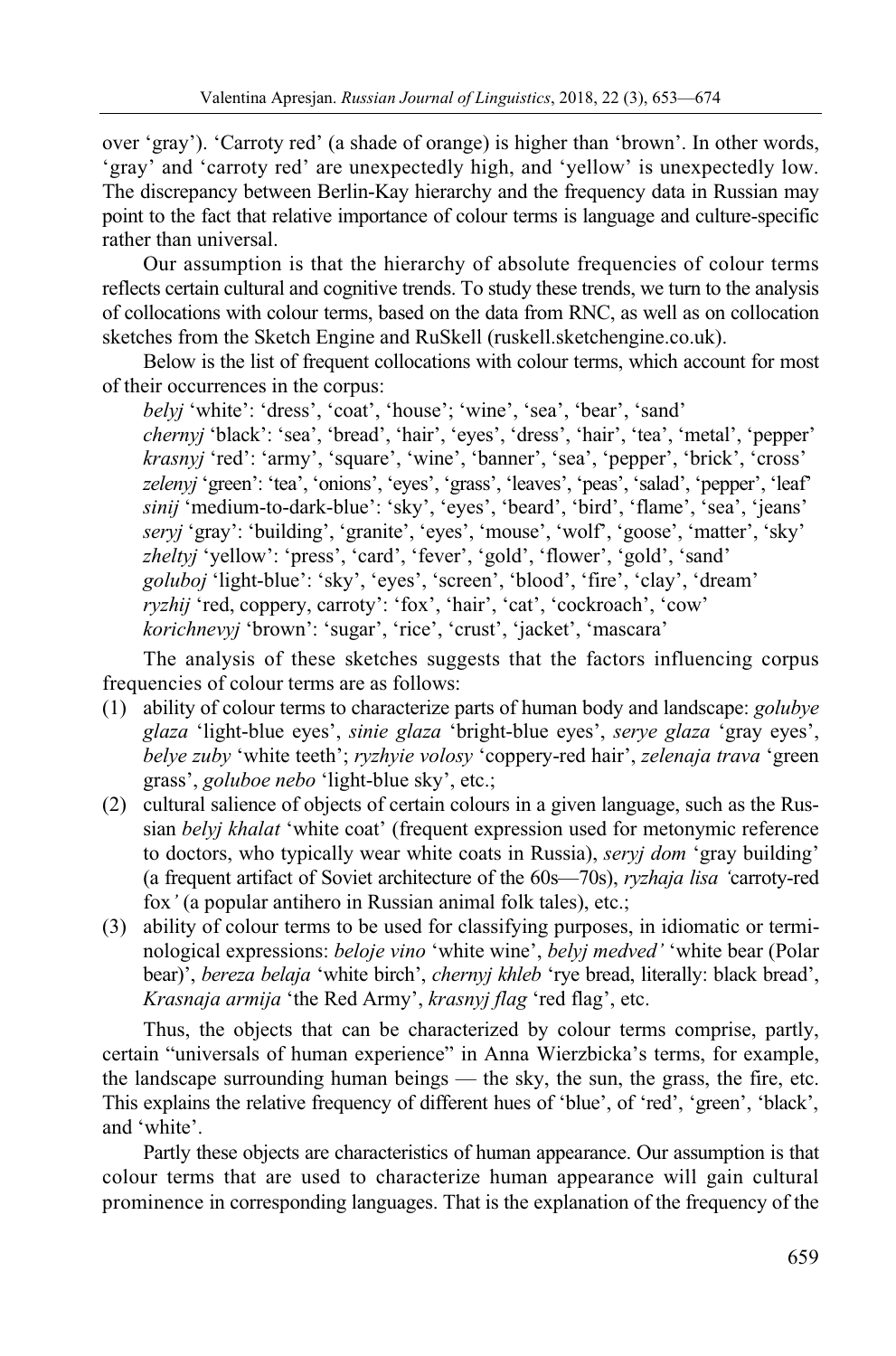'blue' and 'gray' specter in Russian, which appears to contradict Berlin-Kay hierarchy; apart from being the primary colours that describe the sky, *sinij* 'medium-to-dark-blue'*, goluboj* 'light-blue' and *seryj* 'gray' are also prominent eye colour characteristics. The same factor explains the relative prominence of *ryzhij* 'red, coppery, carroty' colour in Russian. Unlike the borrowed term *oranzhevyj* 'orange', *ryzhij* is fairy frequent in the corpus (14326 hits for *ryzhij* in RNC vs. 3944 hits for *oranzhevyj*). This is likely due to the fact that *ryzhij* 'red, coppery, carroty' is mostly used to describe hair colour in humans and animals, especially in foxes (important antiheroes of Russian folktales).

Interestingly, *korichnevyj* 'brown' that is also a widespread colour of eyes and hair, does not gain cultural prominence, which is probably due to the fact that it is not used in Russian in reference to eye or hair colour. There are special terms that denote 'brown' in these contexts: *karij* 'brown (in reference to eyes)', *kashtanovyj* 'chestnut; brown (in reference to hair)', *gnedoj, kauryj* 'chestnut (in reference to equine coat colour)'. *Zheltyj* 'yellow' is fairly infrequent, too, because it is not used in Russian in reference to blonde hair: *zheltye volosy* 'yellow hair' could only refer to artificially dyed hair, unlike the English *yellow hair* that can describe a naturally blonde shade.

Finally, these objects constitute different varieties of artifacts, animals, plants and all other kinds of objects, including historical and cultural objects, that form day-to-dayrealities, social environment and cultural background of language speakers: *belaja bumaga* 'white paper', *belaja rubashka* 'white shirt', *krasnyj kirpich* 'red brick', *zheltyj pesok* 'yellow sand', *zheltaja pressa* 'yellow press', *Krasnyj krest* 'Red cross'. Possibly due to the peculiarities of Soviet architecture, 'gray' has become a very prominent colour. It is also a standard metaphorical term for mediocrity. Very frequently the combinations of colour terms and nouns become idiomatic and turn into fixed expressions or terminology: *Krasnaja armija* 'Red army', *krasnoje vino* 'red wine', *belyj flag*  'white flag', and others.

Therefore, the most frequent colour terms are the ones that typically characterize landscape, human appearance, and culturally salient objects — and thus form the largest number of collocations and fixed expressions. For Russian, *goluboj* 'light blue' and *ryzhij*  'carroty red' at least partly answer these criteria, which explains their relatively high frequencies. This finding supports (Paramei 2005), where *goluboj* 'light blue' is interpreted as the twelfth basic colour, on the grounds of its symbolic and cultural value for Russian. In (Davies, Corbett 1994) *goluboj* 'light blue' is also established as the twelfth basic colour on experimental and statistical grounds.

Thus, corpus data suggest that linguistic hierarchies of colour basicness can vary across languages, as culturally salient objects do.

## **3.2. Reduplicated colour terms: statistics and analysis**

To avoid bias, we measured not absolute, but relative frequencies of colour terms reduplication, namely, the ratio of reduplicated usages to non-reduplicated. Below are the percentages of reduplicated usages among the total usages for all basic colour terms:

0.8% *sinij-sinij* 'medium-to dark-blue-medium-to-dark blue'

0.34% of *belyj-belyj '*white-white'

0.24% of *chernyj-chernyj* 'black-black'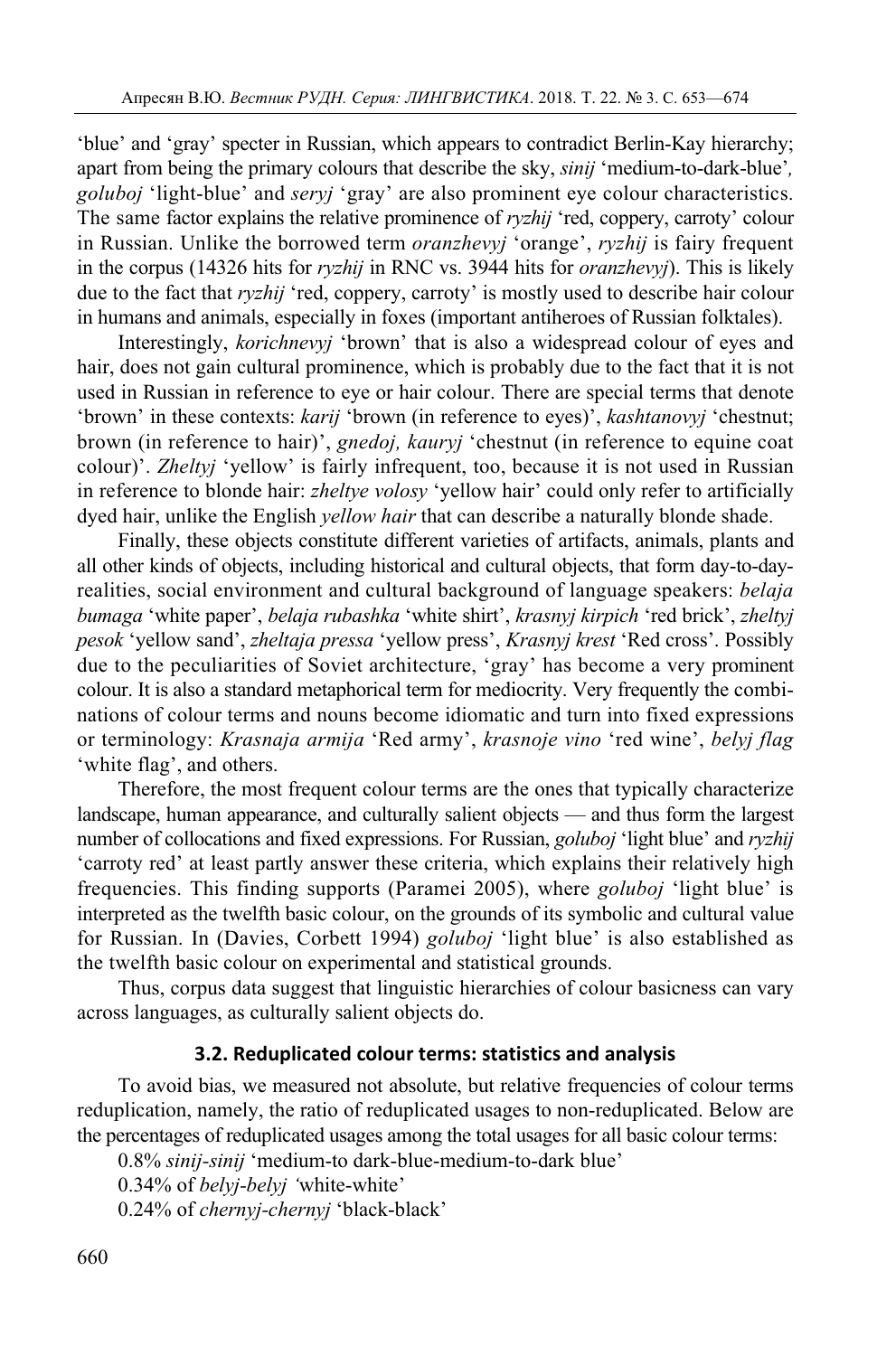0.2% of *ryzhij-ryzhij* 'carroty-carroty'

- 0.17% of *goluboj-goluboj* 'light blue-light blue'
- 0.11% of *seryj-seryj* 'gray-gray'
- 0.1% *krasnyj-krasnyj* 'red-red', *zelenyj-zelenyj* 'green-green', *zheltyj-zheltyj*  'yellow-yellow'

*Korichnevyj-korichnevyj* 'brown-brown' does not occur in the corpus. One can immediately observe that the hierarchy of reduplication is not the same as the hierarchy of "basicness" for Russian colour terms. Thus, *sinij-sinij* 'medium-to dark blue-mediumto-dark blue' occupies the top position, *belyj-belyj '*white-white', *chernyj-chernyj* 'blackblack', *ryzhij-ryzhij* and *goluboj-goluboj* 'light blue-light blue' are in the middle, whereas *seryj-seryj* 'gray-gray', *krasnyj-krasnyj* 'red-red', *zelenyj-zelenyj* 'green-green' and *zheltyj-zheltyj* 'yellow-yellow' are in the bottom part. Therefore, the "basicness" of colour cannot be considered as the only factor affecting reduplication, and one must turn elsewhere to explain these data.

First of all, let us consider the semantics of Russian reduplication construction with a hyphen. Unlike Italian reduplication (Wierzbicka 1991), in Russian adjectives reduplication produces the interpretation of high degree. According to the bigrams in the Russian National Corpus, only qualitative adjectives are reduplicated (*dlinnyjdlinnyj* 'long-long', *teplyj-teplyj* 'warm-warm', etc.); relative adjectives are not; cf. the non-felicity of \**derevjannyj-derevjannyj dom* 'wooden-wooden house'). They cannot even be repeated because repetition contains an indication of high degree, too (\**derevjannyj, derevjannyj dom* 'wooden, wooden house'), unless repetition construction is used to express confirmation: — *Dom derevjannyj? — Derevjannyj, derevjannyj* '— Is the house wooden? — Wooden, wooden'.

If a relative adjective is reduplicated or repeated, it can only be in a metaphorical, qualitative meaning. Consider the following examples with *zolotoj* 'golden' where the 'golden colour' interpretation is used with reduplication, and the 'good person' interpretation is used with repetition: *Zolotye-zolotye, kak plamja svechi, mnogochislennye kupola* 'Golden-golden, as candle flame, numerous domes' (S. M. Golicyn); *My s nim teper' krepko sdruzhilis', potomu chto on byl zolotoj, zolotoj chelovek* 'We now made very good friends with him because he was a golden, golden person' (V. Dragunskij).

Thus, in order to be able to appear in construction with reduplication, a colour term has to be gradable, because the meaning of the construction is high degree. Therefore, one factor that affects the ability of colour terms to be reduplicated is their gradability. Indeed, all colour terms that can occur with reduplication, can be defined by an intensifier *ochen'* 'very' and have comparative forms, which means they are gradable: *ochen' chernyje brovi* 'very black eyebrows', *ochen' belye ruki* 'very white hands', *ochen' krasnye guby* 'very red lips', *ochen' golubye/sinie glaza* 'very light blue/ medium to dark blue eyes', *ochen' zelenaja trava* 'very green eyes', *ochen' zheltyj pesok*  'very yellow sand', *ochen' ryzhie volosy* 'very carroty red hair', *ochen' seryj den'* 'very gray day'. Colour terms that cannot occur with reduplication, cannot co-occur with 'very' and have no comparatives: \**ochen' korichnevyj* 'very brown', \**korichnevee*  'browner'.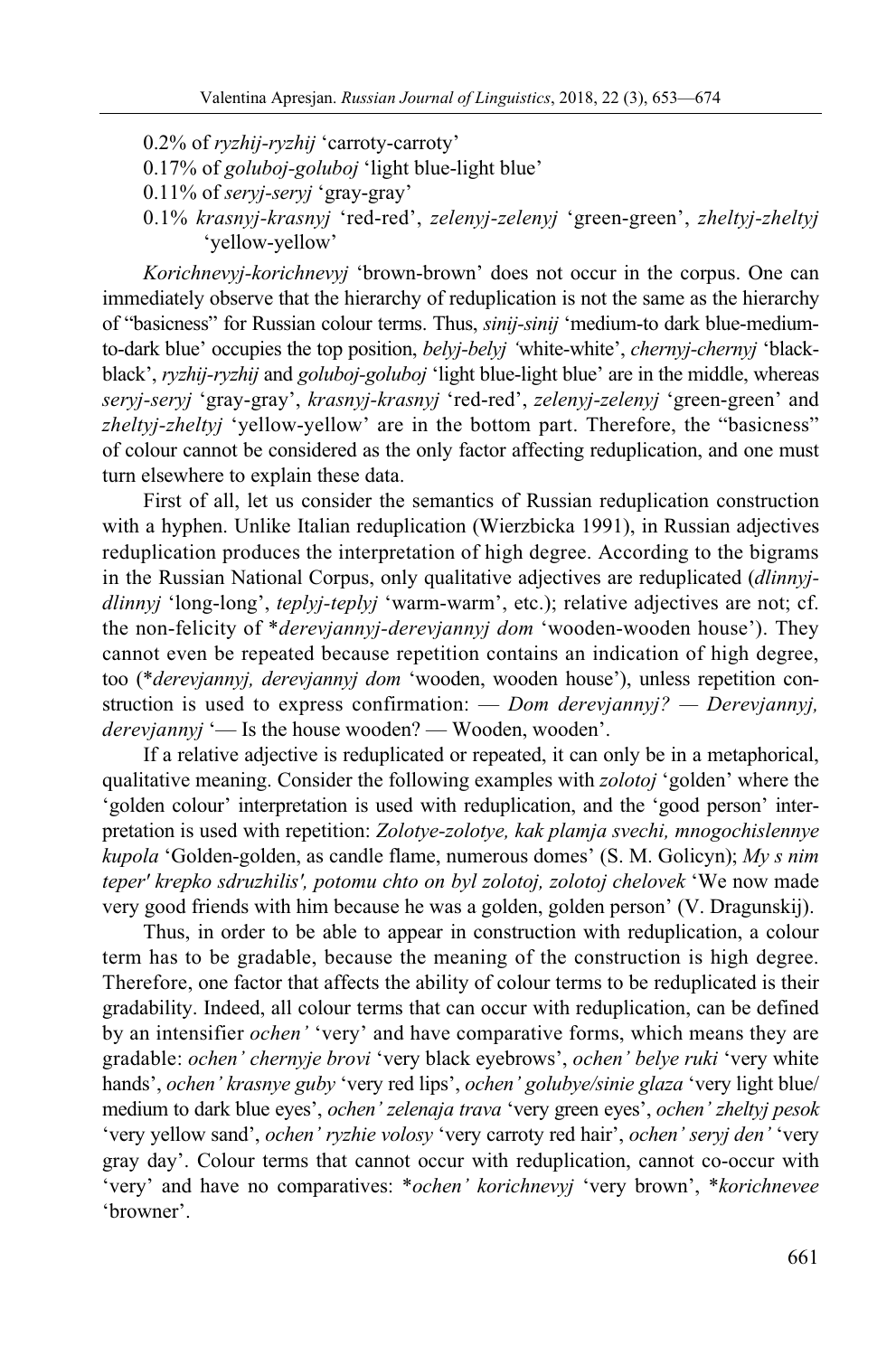However, what is high degree with respect to colours? It seems that depending on the colour, it can mean different things. It some ways, high degree means closeness to the prototype, but for chromatic and achromatic colours prototypes are understood differently.

For achromatic colours that represent the poles (*belyj* 'white' and *chernyj* 'black'), gradability means the degree of closeness to the pole, and high degree is primarily interpreted as spotlessness and homogeneity, absence of dark touches for white, and of light touches for black: *dlinnjushhie volnistye volosy... belye-belye!* 'longest wavy hair... white-white' (D. Rubina); *Ten' ot pletnja chjornaja-chjornaja* 'The shadow of the wicker fence is black-black'. For *seryj* 'gray', gradability is measured along the scale from lighter to darker grays, and high degree is interpreted as being neither lighter nor darker than the middle of the gray spectre. It also means the absence of any other hues, such as blue, green, pink, etc.: *Nebo seroe-seroe, nigde ne vidat' prosveta* 'The sky is gray-gray, no opening in the clouds anywhere' (A. A. Allendorf); *Ves' zal byl takoj seryj-seryj, a ona sidela v rozovoj koftochke* 'The whole audience was gray-gray, and she alone was wearing a pink blouse' (Julija Korlyhanova).

For chromatic colours, gradability also means closeness to the prototype, but the prototype is different — it is characterized by brightness and being in the middle of the spectrum for that colour, not by spotlessness: *krasnyj-krasnyj* 'red-red' refers to bright "middle" red, not to dark red, light red or dull red, and the same is true of 'green-green', 'yellow-yellow', 'carroty red — carroty red' and 'light blue — light blue': *krasnaja-krasnaja krov'* 'red-red blood' (N. Cyrlin), *Zelenaja-zelenaja trava, gustaja, neizmjataja* 'Green-green grass, thick, uncrumpled' (N. V. Kozhevnikova), *Lico u nee staroe, a volosy molodye ― jarkie takie, ryzhie-ryzhie, kak u lisy* 'She has an old face but young hair — bright, carroty red-carroty red, like a fox' (Dina Sabitova).

*Sinij-sinij* 'medium to dark blue' seems to possess more than one prototype and can therefore refer both to bright hues (*sinie-sinie glaza* 'blue-blue eyes') or intensive dark hues (*sinee-sinee nochnoe nebo* 'blue-blue night sky').

Colour terms that are reduplicated more frequently can also occur in the constructions of partial reduplication with the prefix *pre* 'overly': *belyj-prebelyj* 'white-overlywhite', *chernyj-prechernyj* 'black-overly-black', *sinij-presinij* 'dark to medium blue overly dark to medium blue'. The two polar colours, 'white' and 'black', also occur in comparative construction: *belee belogo* 'whiter than the white', *chernee chernogo*  'blacker than the black'.

Colour terms that cannot be reduplicated, such as 'brown', 'purple', 'lilac', etc. are not gradable, and they either cannot be bright, or do not possess a clear prototype.

The presence of a prototype in basic colour terms and its absence in the non-basic is attested by another linguistic fact — the possibility of a reference comparison. All basic colours possess standard comparisons in Russian. The most basic colours, 'white' and 'black', possess the largest number of standard comparisons: *belyj kak sneg/ moloko/ bumaga/ polotno/ saxar/ kipen',...* 'white as snow/ milk/ paper/ sugar/ foam,..', *chernyj kak noch' smol'/ ugol'/ sazha/ zhuk/ voronovo krylo* 'black as night / pitch/coal/ soot/beetle/raven's wing'.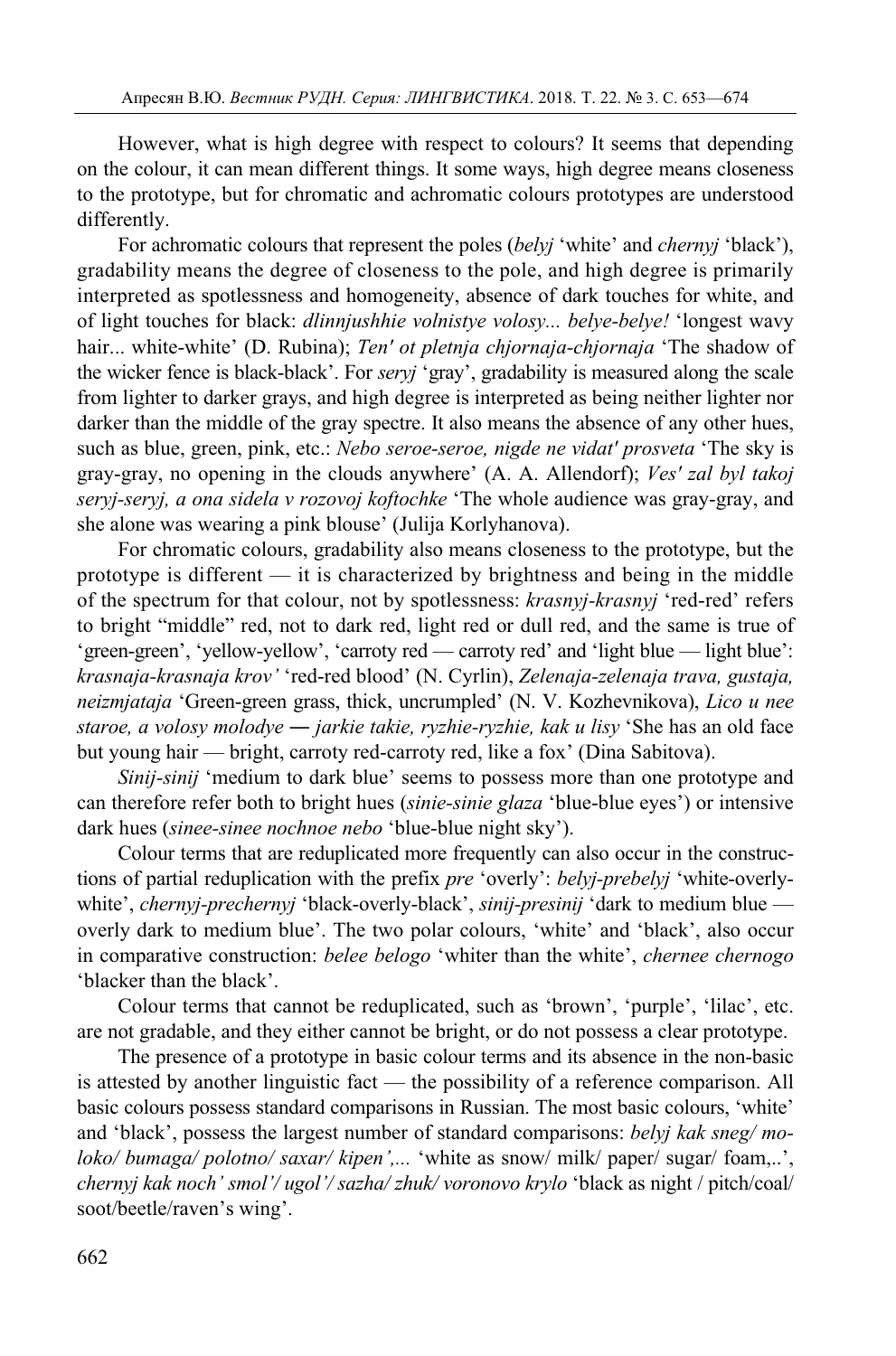The middle of the hierarchy of basicness is also well-represented: *krasnyj kak krov'/ rak/ pion* 'red as blood/crawfish/peony', *sinij kak nochnoe nebo/vasil'ki* 'dark blue as night sky/ 'medium-to-dark-blue as a cornflower', *goluboj kak nebo* 'light blue as sky', *zelenyj kak trava* 'green as grass', *zheltyj kak limon/jantar'* 'yellow as lemon/amber'.

Indeed, all basic colour terms have standard reference comparisons; gray does too (*seryj kak mysh'/pepel* 'gray as a mouse/ashes') and so does the Russian original term for 'dark orange' — *ryzhij* 'red, coppery, carroty' (*ryzhij kak ogon'/solnce* 'as fire, as the sun').

Interestingly, many of the standard reference comparisons reflect the "universals of human experience" that Anna Wierzbicka postulates in connection with colour terms (Wierzbicka 2005). However, there are no standard reference comparisons for 'brown', only occasional isolated similes, such as *korichnevyj kak shokolad* 'brown as chocolate', *korichnevyj kak pechenaja kartoshka* 'brown as baked potatoes'. Nor do non-basic colour terms, such as 'pink', 'lilac' or 'violet' possess standard reference comparisons. As stated above, the absence of a prototype prevents colour terms from being reduplicated because the construction of reduplication denotes closeness to the prototype.

However, the question remains — what explains *different* frequencies of gradable reduplicated colour terms? To answer that question, one has to examine typical collocations of reduplicated colour terms with nouns. The list of typical collocates with reduplicated colour terms according to the data from the Russian National Corpus is presented below:

```
sinij-sinij 'medium-to-dark blue-medium-to-dark blue': 'sky', 'eyes', 'mountains', 
'sea', 'hands'
```
*belyj-belyj* 'white-white': 'hands', 'face', 'skin', 'snow', 'sand', 'doves', 'shirt' *chernyj-chernyj* 'black-black': 'eyes', 'shadow', 'sky' *ryzhij-ryzhij* 'coppery-red - coppery-red': 'man', 'girl' (about hair) *goluboj-goluboj* 'light-blue-light-blue': 'eyes', 'sky', 'water' *seryj-seryj* 'gray-gray': 'sky', 'day', 'face' *krasnyj-krasnyj* 'red-red': 'blood', 'cheeks', 'lips' *zelenyj-zelenyj* 'green-green': 'eyes', 'grass', 'meadow' *zheltyj-zheltyj* 'yellow-yellow': 'sand', 'face'

One can easily observe that not all collocations typical for non-reduplicated colour terms are possible with reduplicated. Thus, for semantic reasons reduplication is impossible in terminological collocations because the high degree reading is not available: \**Krasnaja-Krasnaja armija* 'Red-Red Army', \**beloje-beloje vino* 'white-white wine', *\*zelenyj-zelenyj chaj* 'green-green tea'. Consequently, 'black', 'white' and 'red' which form the largest number of terminological expressions and which most frequently occur in them, are pushed down from the top of the frequency hierarchy because in this, most typical usage, they cannot be reduplicated.

As can be seen from the above list of collocates, the following semantic classes of objects encourage reduplication of the colour term they co-occur with: body parts, especially face and its parts (face, eyes, skin, lips, hair, cheeks, hands, blood), clothes shirts, dresses (usually white), and landscapes — sky, grass, water, sea, leaves. As can be inferred from the co-occurrence data of non-reduplicated colour terms, reduplication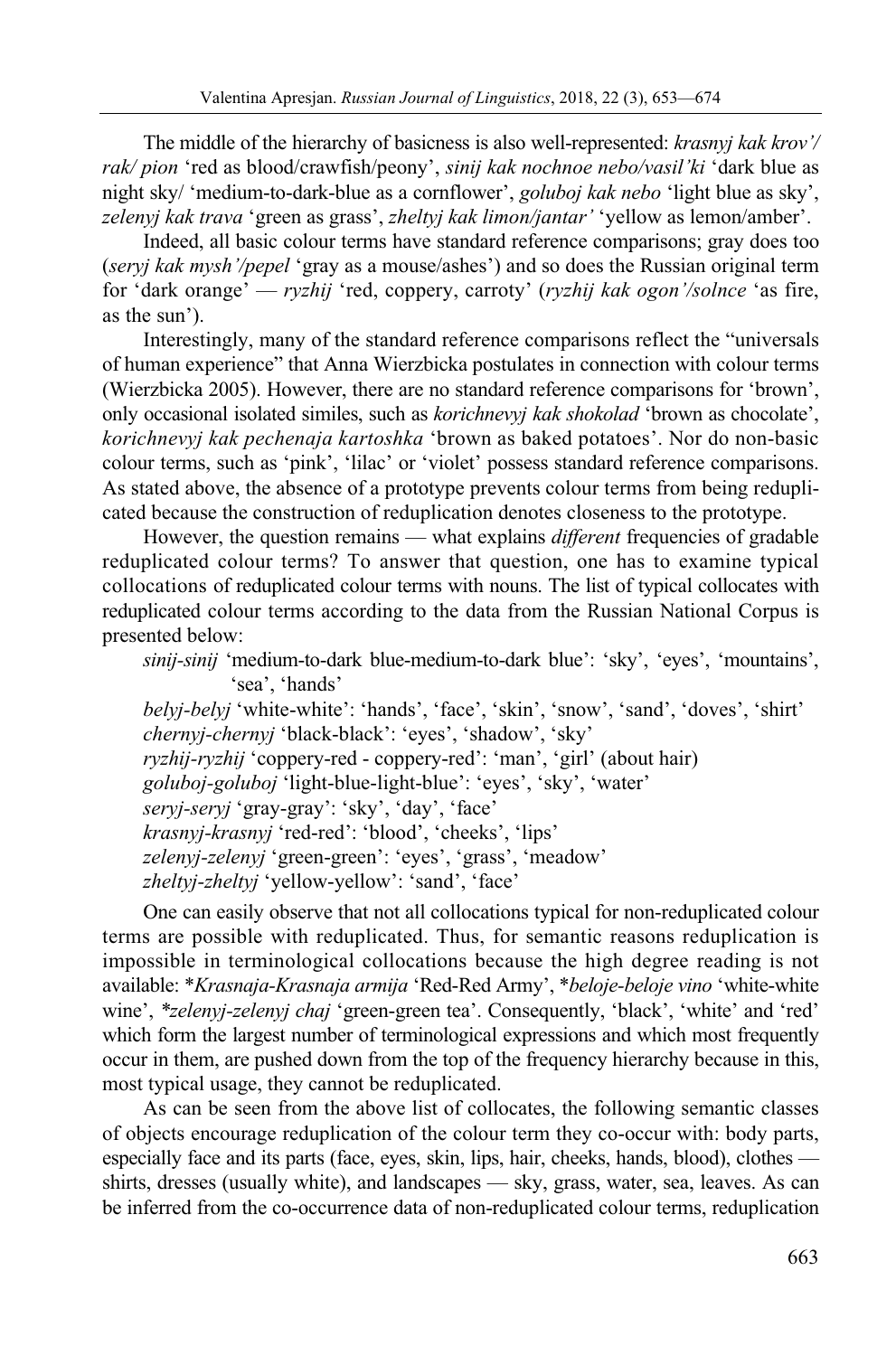affects only a subclass of the most frequent combinations of nouns with colour terms namely, expressions referring to human appearance (including clothes), and human perception of the surroundings (landscapes).

What does this signify? Colour term reduplication is not only contingent on the gradability of the colour term or the cultural prominence of the objects the colours characterize, but on some other factor. What is this factor? We suggest that objects that are likely to be aesthetically or emotionally evaluated, will tend to allow reduplication in the colour term. If we look at the interpretations of reduplicated colour terms, we will find that, apart from the surprisingly high degree, they express the idea of aesthetic or emotional assessment of the highly intensive or extremely pure colour.

Indeed, the phrase *golubye-golubye glaza* 'blue-blue eyes' expresses not only the idea that the eyes are of a particularly bright and clear colour, but also that they are beautiful. It would be impossible to use a negative attribute with the expression *golubyegolubye glaza*; cf. the impossibility of \**mutnye golubye-golubye glaza* 'murky blueblue eyes', \**xolodnye golubye-golubye glaza* 'cold blue-blue eyes', \**pustye golubyegolubye glaza* 'vacant blue-blue eyes'.

However, without reduplication all these expressions become possible; cf. examples from the Russian National Corpus:

- (1) Svetlovolosaya muchenica smotrela na menya [...] mutnymi golubymi glazami... 'The blonde martyr looked at me with her murky blue eyes' (A. Belyanin, 1999)
- (2) Holodnye golubye glaza pristal'no i nedoverchivo smotreli na mal'chikov 'Cold blue eyes were looking at the boys intently and suspiciously' (A. Rybakov, 1955—1956)
- (3) Muzhskaya polovina mestnogo naseleniya desyatok vkonec spivshihsya muzhikov s pustymi bleklo-golubymi glazami 'The male half of our local population are a dozen drunkards with empty faded blue eyes' (A. Marinina, A. Gorkin).

There are also 'disgusting blue eyes', 'dirty blue eyes', 'stupid blue eyes' in the RNC, but nothing of the kind with the reduplicated colour term.

Consider other examples where colour term reduplication expresses positive aesthetic assessment of the colouring in humans and nature:

- (4) Glaza eyo blesteli, zuby byli po-prezhnemu belye-belye, volosy [...] eshchyo chyornye-chyornye 'Her eyes were shining, her teeth were still white-white, hair still black-black' (A. Rybakov, 1975—1977)
- (5) *U neyo byli sinie-sinie glaza, i vokrug nih byli dlinnye resnicy*  'She had blue-blue eyes with long eye-lashes' (V. Dragunskij, 1963) (body parts)
- (6) *Zelenyj-zelenyj lug, sinee-sinee nebo, a tam, v nebe, chto-to oslepitel'no zolotoe* 'Green-green meadow, blue-blue sky, and there in the sky, something blindingly bright' (B. Zahoder, 1960—1980)
- (7) *Trava zelenaya-zelenaya, sosny shumyat vershinami*  'The grass is green-green, the tops of pine trees rustle' (D.N. Mamin-Sibiryak, 1897) (landscape)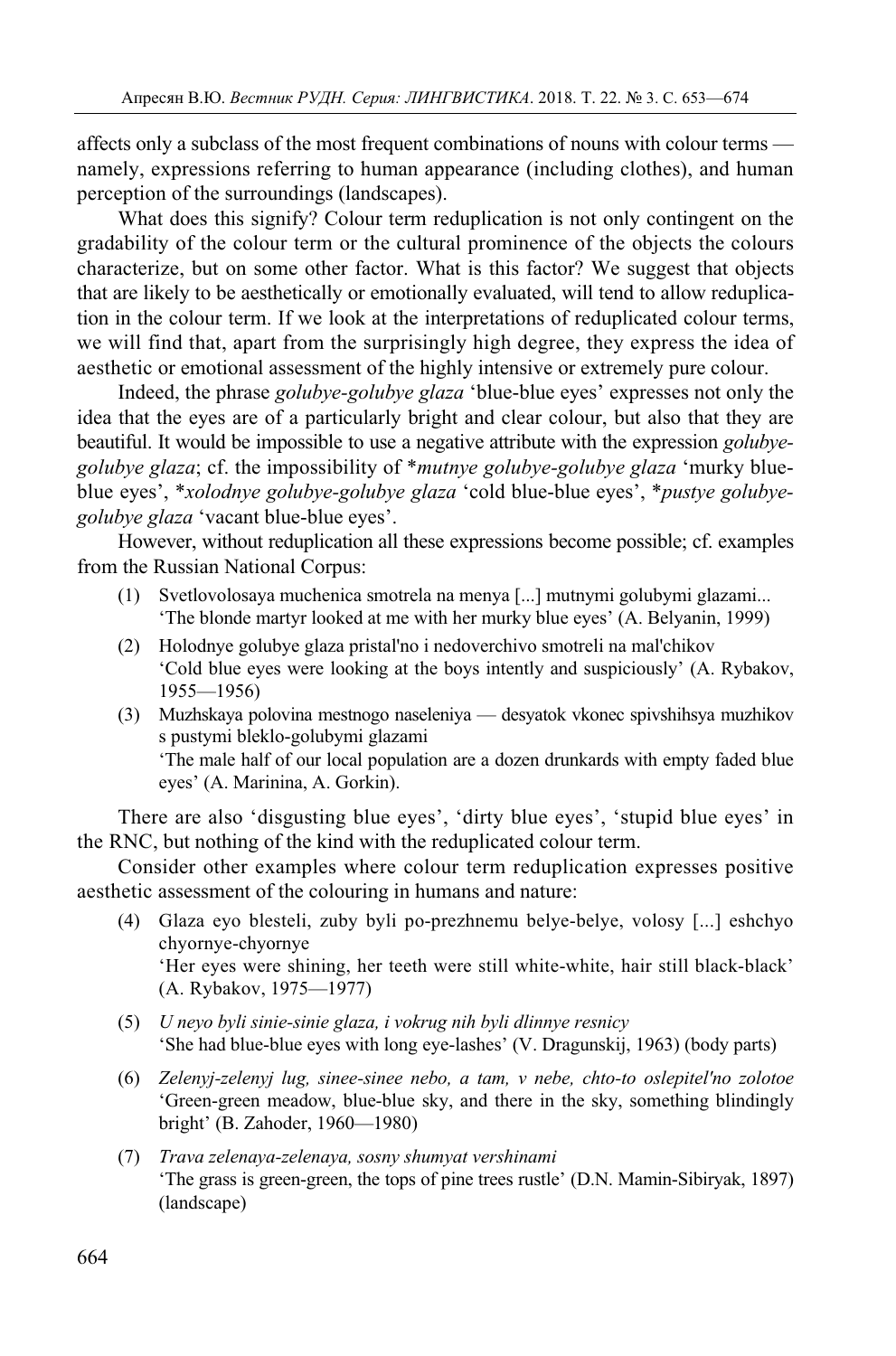Therefore, reduplication construction in such examples can be interpreted as follows: 'X is of a very Y colour, and the speaker feels something very good when she sees it'. The first component reflects the semantics of Russian syntactic reduplication construction (high degree), whereas the second component has the status of a conversational implicature, and is triggered by cultural norms and expectations. Usually, in the Russian culture, blue eyes of a very clear and bright colour are considered beautiful, very green colour of the grass points to its pleasing freshness, very blue sky means a sunny day, which is, in turn, normally perceived as nice and enjoyable weather. However, since it forms an implicature, the second component is sometimes cancellable: *U starukhi byli strashnye glaza, chernye-chernye* 'She had scary eyes, black-black'.

Thus, colour term reduplication does not always produce the interpretation of beauty and positive emotions. Sometimes, it is just the opposite — reduplication increases negative aesthetic or emotional assessment. Consider the following examples:

- (8) *Nikolaj Apollonovich, staroobraznyj i kakoj-to ves' zloj, s zheltym-zheltym licom, s vospalennymi dokrasna vekami*  'Nikolaj Apollonovich, old and mean-looking, with a yellow-yellow face, with inflamed red eyelids' (A. Belyj, 1913—1914)
- (9) *Melkij dozhdik seet, kak iz sita, nebo seroe-seroe, nigde ne vidat' prosveta*  'It was drizzling, the sky was gray-gray, without a glimpse of the sun' (A. Allendorf, 1910)

In such examples, reduplication construction can be interpreted as follows: 'X is of a very Y colour, and the speaker feels something very bad when she sees it'. Again, the second component is a conversational implicature. In these examples, the intensity of colour is interpreted negatively because of the corresponding norms and expectations concerning human appearance and surrounding nature. In the Russian language worldview, yellow is considered an unhealthy facial colour, while gray sky means rain and, thus, bad weather by the usual standards of a moderate climate.

Therefore, both human appearance and landscapes can be evaluated either positively or negatively in reduplicated colour term constructions. The interpretation depends on pragmatic factors, namely, on the standards of beauty, health, and on the understanding of the norm. If a certain colour is a desired characteristic of an object, the assessment is usually positive: 'blue-blue eyes', 'black-black eyebrows', 'white-white teeth', 'blue-blue sea', 'green-green grass'. If a certain colour is an undesired characteristic of an object, the assessment is negative.

The most typical situations where colour reduplication is interpreted negatively include negative emotions, unpleasant sensations or illnesses: 'blue-blue hands' (as a result of cold), 'yellow-yellow whites of the eyes' (as a result of jaundice), 'whitewhite/ gray-gray/ blue-blue/ green-green face' (as a result of fear, disease, or death). Reduplication also carries negative assessment when colour terms describe decay in nature ('yellow-yellow grass') or situations that are not conducive to desirable human activities — e.g., bad weather ('gray-gray sky', 'gray-gray day'), bad visibility ('black-black night'), scary environment ('black-black street', 'black-black house').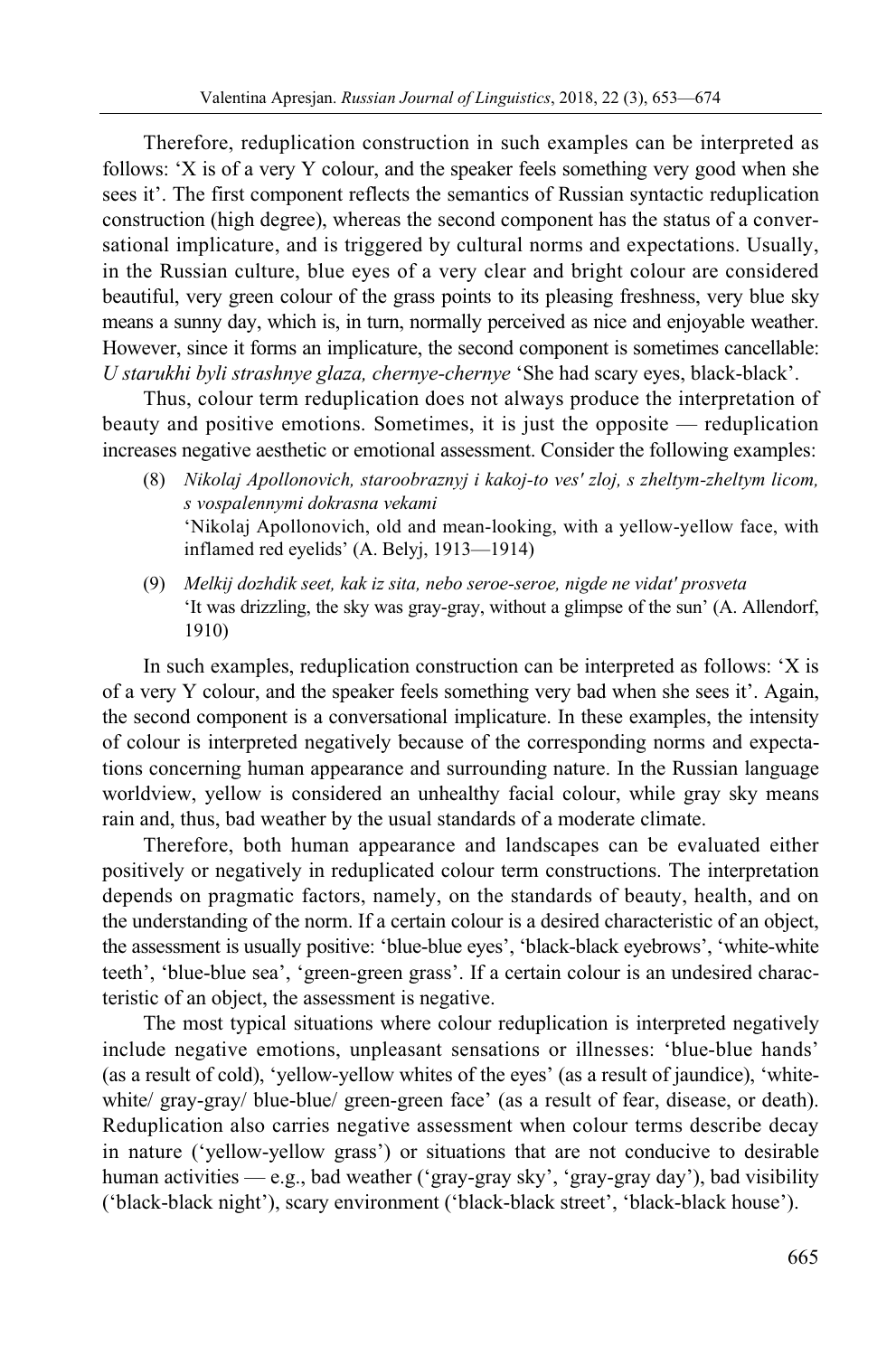In certain cases, a wider context is needed to establish the correct interpretation: e.g., 'white-white face' can be either a manifestation of beauty or a sign of illness or fear, 'black-black eyes' or 'red-red lips' can be either alluring or scary.

From the list of basic colour terms that allow reduplication, only *goluboj-goluboj*  'light-blue' is always interpreted with positive assessment, and *seryj-seryj* 'gray' always with negative assessment. *Ryzhij-ryzhij* 'red, coppery, carroty' is perhaps the most neutral characteristic.

The hierarchy of reduplication is, thus, explained by semantic and pragmatic factors: in order to be reduplicated, a colour term has to be gradable, but also has to appear in the evaluation of beauty or norm in human appearance (eyes, hair, skin in particular) or in nature (sky, sea, grass in particular), as perceived by humans. This explains the prominence of *sinij* 'medium to dark blue' in the hierarchy of reduplication, as in Russian, it is the most typical characteristic of beauty in the colour of the eyes and of beautiful and hospitable natural surroundings in the colour of the sea and the sky.

# **3.3. Reduplication data from the parallel corpora**

A natural question arises, as to whether the above-mentioned tendencies concerning the use of colour terms are universal or language-specific. While this paper considers Russian data, a certain cross-linguistic perspective can be provided by a brief examination of parallel corpora. Data from the Russian-English parallel corpus reveals that semantic tendencies underlying linguistic usage are shared by these two languages (and possibly possess wider cross-linguistic universality): e.g., \**absolutely brown* in English is as strange as \**korichnevyj-korichnevyj* in Russian. Yet the strategies involved in expressing high degree with colour terms are language-specific: thus, reduplication, so favored in Russian, is for the most part absent in English. Instead, English uses standard constructions and adverbial intensifiers typical for that language: 'spotlessly white snow', 'snow-white gazelle', 'deep blue sky', 'marvelously green little lawn', 'very black lashes', or else omits explicit colour intensification altogether.

However, in a few cases Russian reduplicated colour terms are rendered by the construction of repetition with a comma in English, or else, there is repetition in English originals that is translated into Russian with the use of reduplication:

- (10 *"Just give me one of those roses in the bunch you are wearing, will you?" The lady gave him a red, red rose* (O. Henry. The Complete Life of John Hopkins (1908) 'Daite mne tol'ko rozu iz vashego buketa, ladno? Ona dala emu krasnuyu-krasnuyu rozu' (О. Генри. Один час полной жизни (Н. Дарузес, 1950—1960)) (English original)
- (11) *Voobrazhayu: tikhii-tikhii, temnyi-temnyi sad, i v tishine edva slyshatsya glukhie rydaniya...* (А.П. Чехов. Студент (1894)) 'I imagine it: the still, still, dark, dark garden, and in the stillness, faintly audible,

smothered sobbing...' (Anton Chekhov. The Student (Constance Garnett, 1900— 1930)) (Russian original)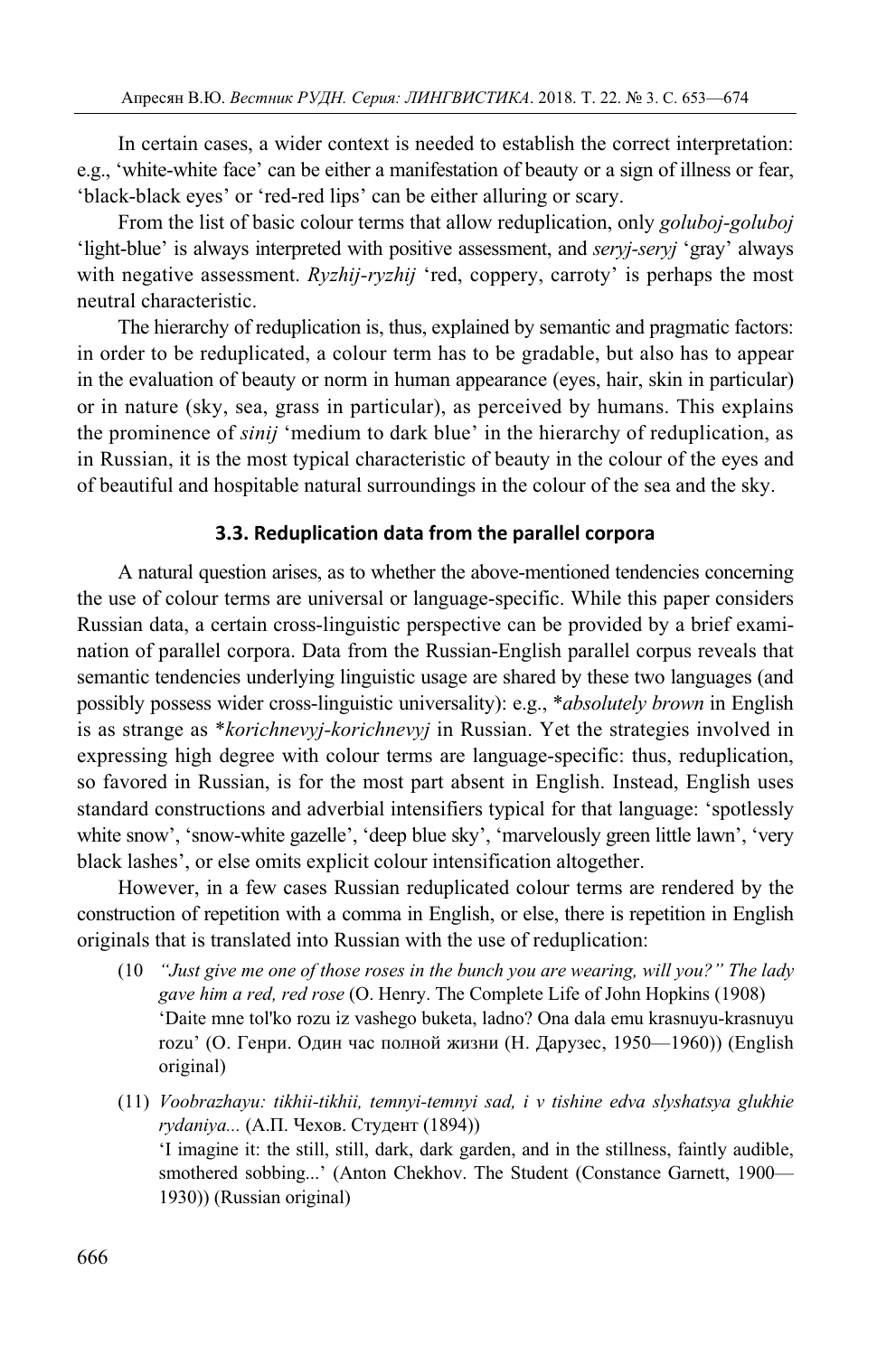But such cases are extremely infrequent — not more than several occurrences in the corpus. There are also several examples of parallelism where English repetition is rendered by repetition in Russian:

- (12) *A man having a lavish epileptic fit on the ground in Russian Gulch State Park. Blue, blue Crater Lake* (Vladimir Nabokov. Lolita (1955))
- (13) *Chelovek, b'yushchiisya v burnom epilepticheskom pripadke na goloi zemle, v shtatnom parke Russkoi Tesniny. Sinee, sinee Kraternoe Ozero* (Владимир Набоков. Лолита (В. Набоков, 1967)).

However, in this case, Nabokov's "Lolita" in its English original and Russian translation, authored by Nabokov himself, can hardly be considered representative of a general cross-linguistic tendency.

The infrequency of both types of parallelism (English repetition ⇔ Russian reduplication, English repetition ⇔ Russian repetition) is easily explained. For Russian, the construction of choice to express intensification with colour adjectives is the reduplication with a hyphen  $(X-X)$  and not the repetition  $(X, X)$ . The primary meaning of the Russian repetition construction is emotional emphasis (and intensification of degree is secondary), whereas the primary meaning of reduplication is intensification of degree (and the emphasis has secondary status).

This correlates with the semantics of colour adjectives, and their usage in reduplication constructions with the meaning of intensification produces natural interpretations of bright colour, intense colour, or spotless colour. Consequently, in the Main Subcorpus of the Russian National Corpus the proportion of reduplicated colour terms to repeated colour terms (after the removal of "noise", such as repetition with the meaning of confirmation) is approximately 3 : 1. In other words, combinations like *belyj-belyj* 'spotlessly white', *chernyj-chernyj* 'pitch black', *red-red* 'bright red', *zelenyjzelenyj* 'brilliant green' are three times as frequent as *belyj, belyj, chernyj, chernyj, krasnyj, krasnyj, zelenyj, zelenyj.* The suggested semantic explication of this reduplication construction is as follows:

(14) *X is Y-Y* (*Sneg belyj-belyj* 'The snow is white-white') = 'X is very Y, and the speaker did not expect it'

On the other hand, the preferred fillers of the Russian repetition construction are adjectives denoting human properties, which tend to avoid reduplication, because their repetition produces a pragmatically more acceptable effect of emotional emphasis, and not pure degree intensification.

The general proportion of repetition to reduplication with "human" adjectives is 2 : 1, and adjectives expressing attitudes are top fillers in the former. Thus, combinations like *milyj, milyj* 'dear, dear' are twice as frequent in the corpus as combinations like *milyj-milyj* 'dear-dear'. The suggested semantic explication of this repetition construction is as follows:

(15) *X is Y, Y* (*Moj milyj, milyj drug* 'My dear, dear friend', *On strashnyj, strashnyj* 'He is scary, scary') = 'X is Y, and the speaker feels something very good or very bad about it'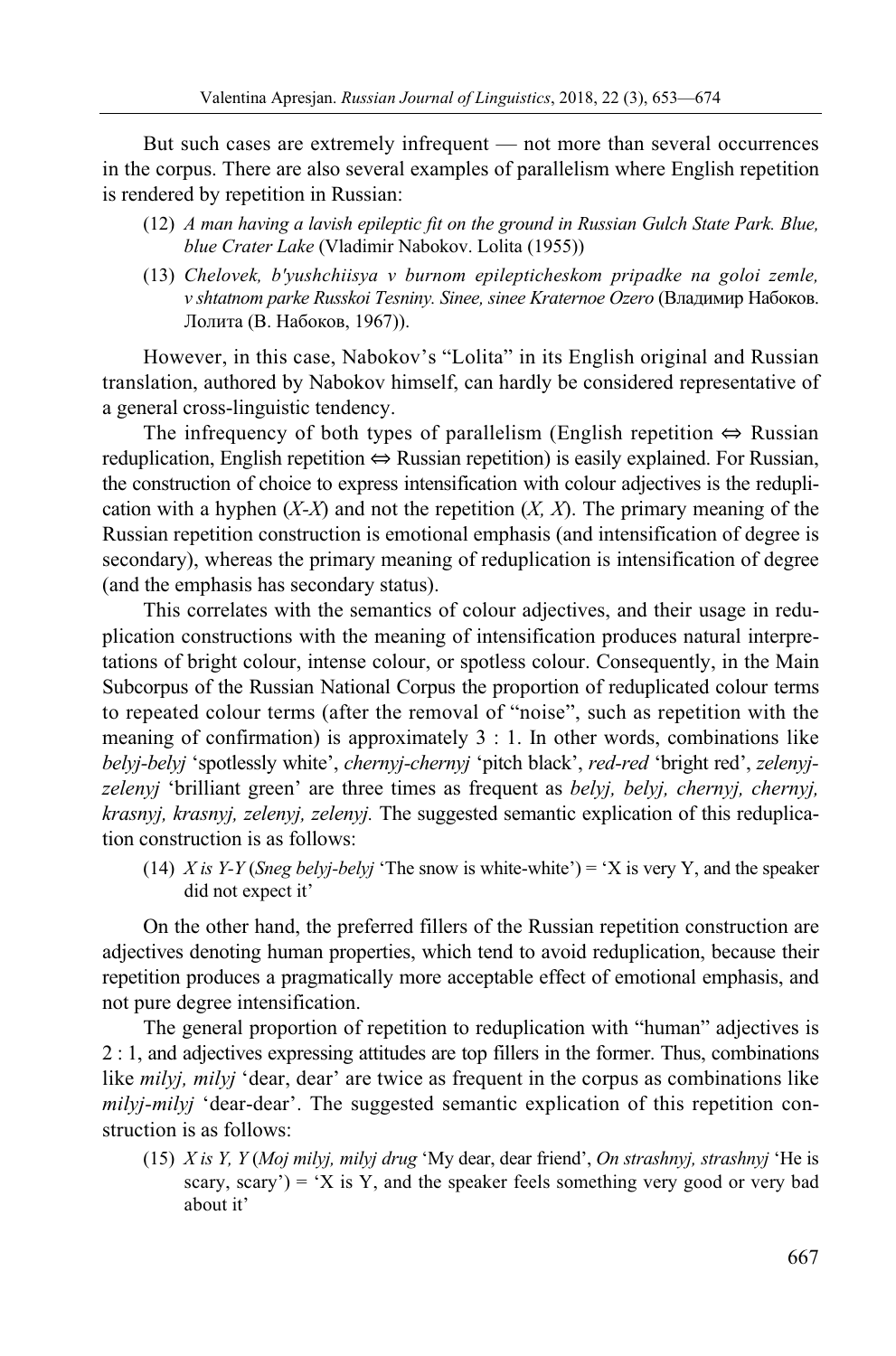In English, the construction of repetition appears close in meaning to the Russian construction of repetition, rather than being an equivalent of both reduplication and repetition constructions. This is confirmed by the frequency data: there are few isolated examples of the English repetition construction with colour terms, but quite a few examples of its use with adjectives denoting human qualities, especially those expressing attitudes, with *dear, dear* being the most frequently repeated adjective. Interestingly, repetition occurs not only in the English translations, but in English originals as well:

- (16) *"Yes, rabbit. My good, good rabbit. Now we go* (Ernest Hemingway. For Whom The Bell Tolls (1940))
- (17) *And when the joke had been duly digested and they came back, she was sobbing, "Dear, dear Frona."* (Jack London. A Daughter of the Snows (1902))
- (18) *"Wicked, wicked Darzee!" said Nag, lashing up as high as he could reach* (Rudyard Kipling. The Jungle Book: Other Stories (1894))
- (19) *It is a mild, mild wind, and a mild looking sky* (Herman Melville. Moby-Dick (1851))
- (20) *"Oh! thoughtless, thoughtless Lydia!*" *cried Elizabeth when she had finished it* (Jane Austen. Pride and Prejudice (1813))

Thus, English and Russian constructions with repetition of adjectives may, at least on the basis of this preliminary data, be considered as sufficiently close equivalents. Their primary fillers are adjectives denoting human properties, especially those expressing speaker's attitude, such as 'good', 'nice', 'dear', 'wicked', 'happy', etc.

Their emphatic use in the construction of repetition appears to be a mark of a certain emotional state of mind, almost of affectation. They are frequently used in forms of address, which supports the analysis of their primary meaning as denoting a strong (often positive) emotion:

(21) *Nu chego ty stesnyaeshsya, ty milyj, milyj, milyj, ya lyublyu tebya* 'What are you shy of, you are nice, nice, nice, I love you' (V. Makanin, 1977).

Their comparative usage in modern texts remains a subject for further study, as current findings are based on the limited material of the Russian-English National Subcorpus of the Russian National Corpus.

Generally, the fact that repetition of such adjectives is reasonably well-represented both in English originals and English translations of Russian texts may indicate a special type of semantic shift that repetition produces when applied to 'attitude' adjectives as opposed to other semantic classes. It adds a special emotional and emphatic value to an expression, and for that reason it might be more acceptable in English, which generally avoids repetition with other semantic classes of adjectives.

Lexicographically, the fact that certain adjectives favor reduplication and other intensification constructions, such as is the case with certain colour terms, appears worth mentioning in a dictionary, especially in a dictionary of a productive type. For that reason, it is suggested that respective information about complete syntactic reduplication with a hyphen, such as *belyj-belyj* 'white-white', intensified reduplication with the prefix *pre* 'overly', such as *belyj-prebelyj* 'white-overly-white', and constructions with comparative, such as *belee belogo* 'whiter than the white' should appear in the dictionary entries of corresponding adjectives.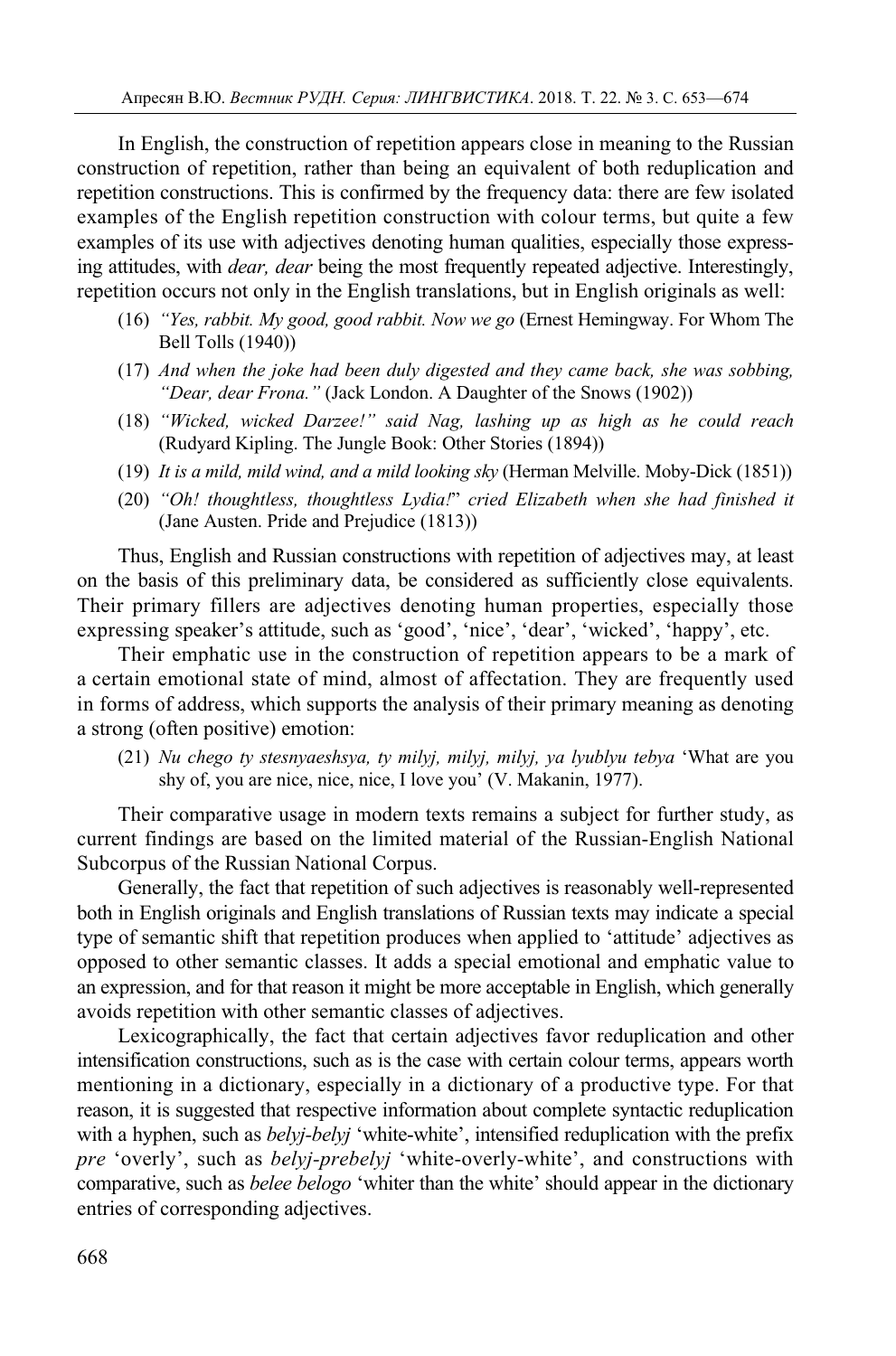## **3.4. Colour term reduplication in the language of poetry**

Interestingly, certain tendencies in the functioning of reduplicated colour term constructions observed in the Main Subcorpus of the Russian National Corpus, do not seem to hold for the language of poetry. Indeed, the Poetic Subcorpus displays a nearly total lack of colour reduplications with a hyphen of the *belyj-belyj* type. Out of about 150 occurrences of repeated colour terms in the Poetic Subcorpus, only two are hyphenated:

- (22) *Vjetsja v topke plamen' belyj Belyj-belyj, budto sneg* (N. Rubtsov, 1955—1957) 'A white flame is curling in the furnace White-white*,* as if snow'
- (23) *Utro budet sinim-sinim, Sinim budet nebosvod* (I. Utkin, 1935) 'The morning will be blue-blue, Blue will be the sky'.

The rest of the occurrences employ repetition with a comma, which denotes emotional emphasis and is usually reserved for adjectives denoting human properties. Consider some well-known lines from the poetry of the Silver Age (there are only a few isolated examples of repeated colour terms in poetry before the turn of the century):

- (24) *Za oknom krylami veet Belyj, belyj Duhov den* (A. Akhmatova, 1930) 'Outside the window flutters wings White, white Holy Spirit Monday'
- (25) *Vidish den' bezzakatnyj i zhguchij I lyubimyj rodimyj svoj kraj, Sinij, sinij, pevuchij, pevuchij, Nepodvizhno-blazhennyj, kak raj* (A. Blok, 1914) 'You see a day without sunset and fiery And your beloved native country, Blue, blue, sonorous, sonorous, Blissfully motionless, as paradise'
- (26) *A belyj, belyj sneg do boli ochi est* (O. Mandelshtam, 1922) 'And white, white snow is painfully gnawing at the eyes'

(27) *Chernyj chelovek, Chernyj, chernyj, Chernyj chelovek Na krovat ko mne saditsya* (S. Esenin, 1923—1925) 'Black man, Black, black, Black man Sits down on my bed'

How can one explain this deviation from a strong tendency found in non-poetic language for colour terms to occur in the construction of reduplication with a hyphen?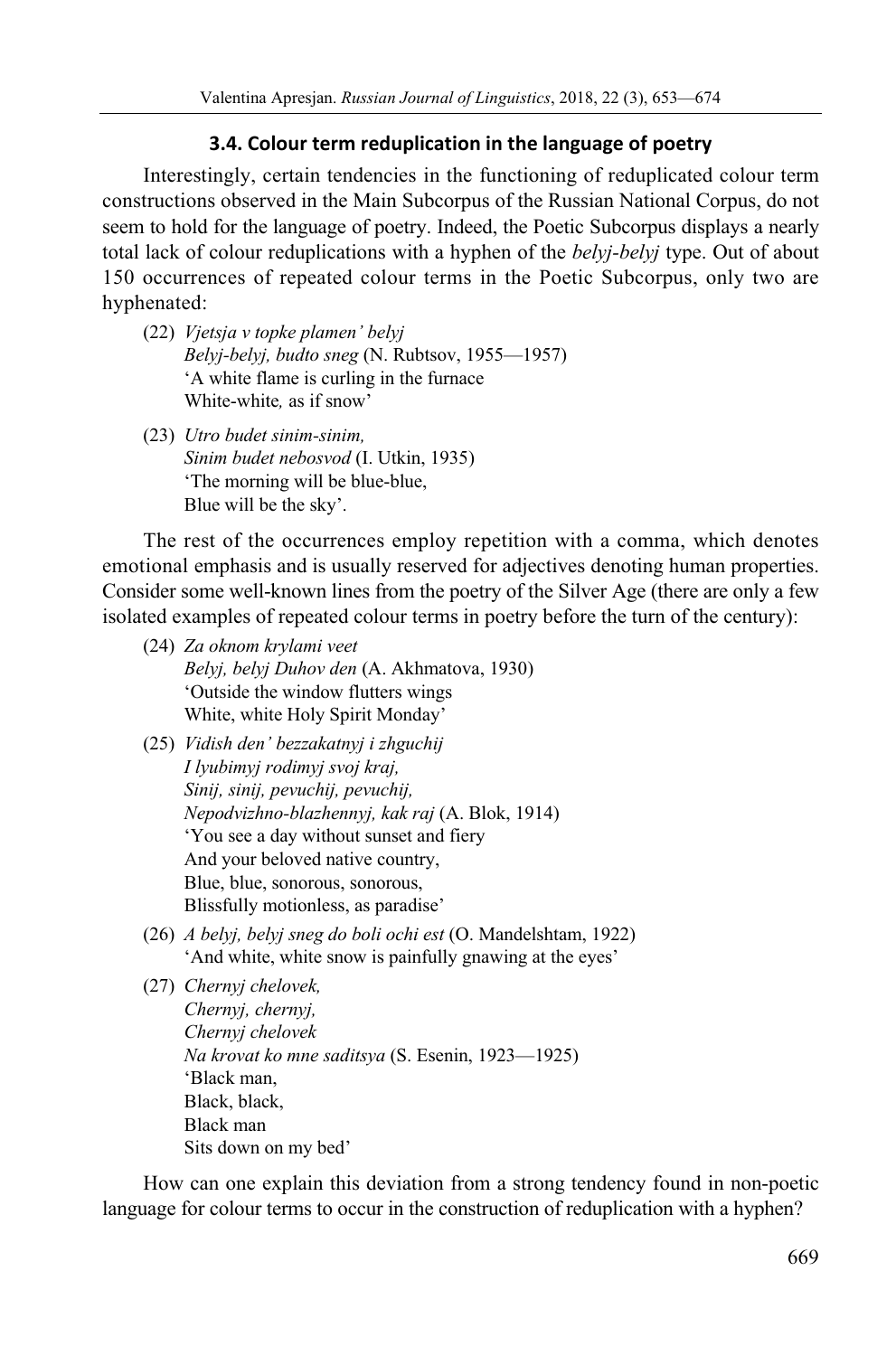It appears that there are two factors at play. First of all, the language of poetry, by virtue of the genre itself, is more expressive and involves more emotional emphasis than the language of prose. Thus, even in situations when the primary expected interpretation is that of degree, namely, in colour reduplication constructions, in poetry we are faced with their interpretation as constructions of emotional emphasis. Clearly, all the quoted examples carry strong sentiment. Even in cases where colour intensity is in the focus, as evidenced by the use of other degree constructions (underlined in the examples below), still the construction of choice is repetition with a comma, whose primary meaning is emotional emphasis:

- (28) *A sneg dymitsya kruzhevom ryzhim, Ryzhim, ryzhim, ryzhej vina* (Z. Gippius, 1918—1938) 'And the snow is smoking as red lace, Red, red, redder than wine'
- (29) *O temnyj, temnyj, temnyj put' Zachem tak temen ty i dolog* (S. Parnok, 1922) 'Oh dark, dark, dark path Why are you so dark and long'

Moreover, in poetic language, even terminological colour terms can be repeated in the comma construction:

(30) *Budut, trepetny i zorki, Begat' pary po rose, I na Krasnoj, Krasnoj gorke Obvenchayutsya, kak vse* (M. Kuzmin, 1916) 'There will, tremulous and sharp-sighted, Couples run around while the dew is still on the ground, And at Red, Red Mountain, Will get married, as everybody'.

'Red mountain', or *Krasnaja gorka*, is a folk name of the first Sunday after the Orthodox Easter. Obviously, in this idiomatic combination, 'red' is not a colour term, yet it does get repeated, because, it seems, emotional emphasis can be added to any linguistic expression. Thus, one reason for the overwhelming prevalence of repetition of colour terms over their reduplication in poetic language hinges on the very nature of poetry with its heightened expressive power and emotionality. However, there is another reason why colour reduplication is practically absent in the Corpus of poetic language. There is a certain pragmatic quality in this construction that is for the most part incompatible with poetry. Namely, it is different from repetition with a comma not only in its semantics, but also in pragmatics and register.

As reflected in its semantic explication, reduplication also carries a certain emotional load, namely, the idea of surprise at being faced with such a high degree of a certain characteristic. When we say *belyj-belyj* 'white-white', *strashnyj-strashnyj* 'scary-scary', we are not only noting a very considerable degree of whiteness or scariness, we are also expressing our surprise and trying to convey it to the hearer. This particular pragmatic message is, as it turns out, mostly limited to a particular group of speakers and addressees; namely, this quality of breathless surprise is typical of children.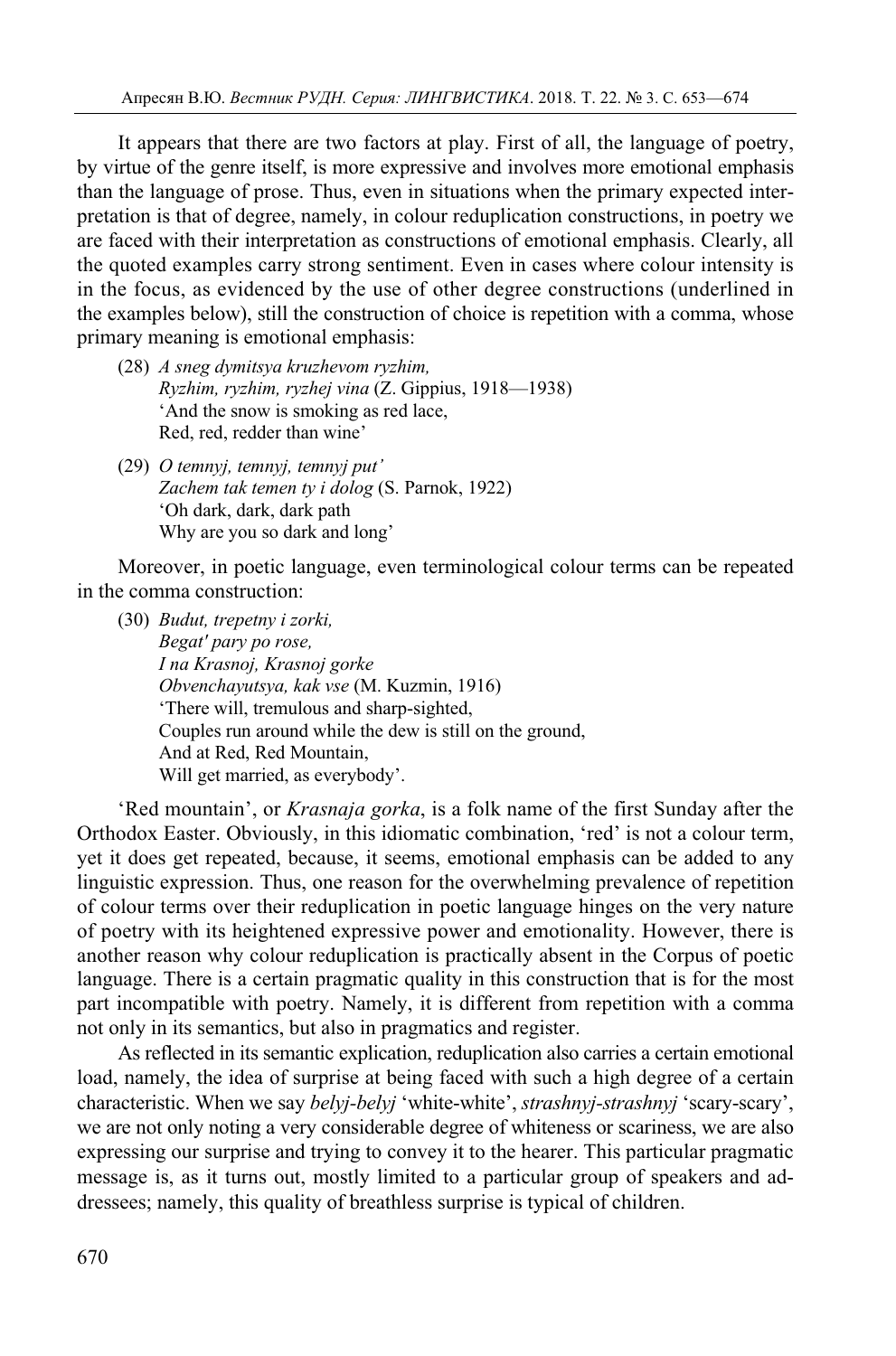Accordingly, constructions with colour reduplication are found in the Subcorpus of Children's literature considerably more frequently than in the Main Corpus. There are 94 cases of colour reduplication with a hyphen in the Children's literature subcorpus (the total number of tokens is 5.8 mln), and 810 cases of colour reduplication with a hyphen in the Main Corpus, which includes Children's literature (the total number of tokens is 283 mln).

Thus, the absolute frequency of colour reduplication with a hyphen in the Children's literature subcorpus is 16.2 i.p.m, whereas in the Main Corpus it is only 2.8 i.p.m, i.e., over five times less. The fact that the construction with reduplication is, to an extent, a feature of children's speech or speech intended for children, may account for its rarity in the Poetic Corpus. The latter does not contain any children's poetry, and there is an apparent stylistic contradiction between the lofty style of the "adult" poetry represented there and the colloquial childish ring of the reduplication construction.

## **4. CONCLUSIONS**

To sum up, our findings yield the following conclusions.

First, reduplication construction with a hyphen and repetition construction with a comma are two distinct entities in Russian. The former is characterized by prosodic unity, denotes a surprisingly high degree of a certain characteristic and is used with gradable adjectives. In different contexts, in particular, in combination with colour terms, it develops additional implicatures. The latter is pronounced as two distinct words, denotes primarily emotional emphasis, and is possible with non-gradable adjectives.

Colour terms tend to occur in the reduplication with the meaning of high degree: *belyj-belyj* 'white-white, very white, spotlessly white'.

However, not all colour terms are equally possible with reduplication: while certain terms, such as *fioletovyj* 'purple', cannot be reduplicated, others, such as *chernyj* 'black', *goluboj* 'light blue', *belyj* 'white' are perfectly possible in this construction. Moreover, certain color terms, such as *sinij* 'medium-to-dark blue', demonstrate unexpectedly high percentages of reduplicated forms. Their level of compatibility with reduplication construction partly depends on their gradability, which, in turn, somewhat parallels Berlin-Kay hierarchy of basic colour terms. However, there are additional pragmatic factors that influence the ability of colour terms to occur in the hyphenated reduplication construction. Namely, colour terms that co-occur with the names of culturally and cognitively salient objects, such as denotations of human appearance (face, hands, skin, eyes, hair) or landscape features (sea, sky, fire, grass) are more likely to be used in constructions of reduplication. Moreover, aesthetic or emotional evaluation of such objects ('blue-blue eyes', 'green-green grass') is also a factor that is conducive to their occurrence in the construction of reduplication.

The hierarchies of basic colour terms are to an extent language-specific: e.g., in Russian, *goluboj* 'light blue' and *ryzhij* 'carroty-red' have a claim for basicness, due to their salience as characteristics of human appearance and/or natural surroundings.

Reduplication of colour terms is to an extent register-specific: namely, it is almost absent in the language of poetry. Instead, in poetic language, comma repetition of colour terms (*belyj, belyj* 'white, white') with the meaning of emotional emphasis dominates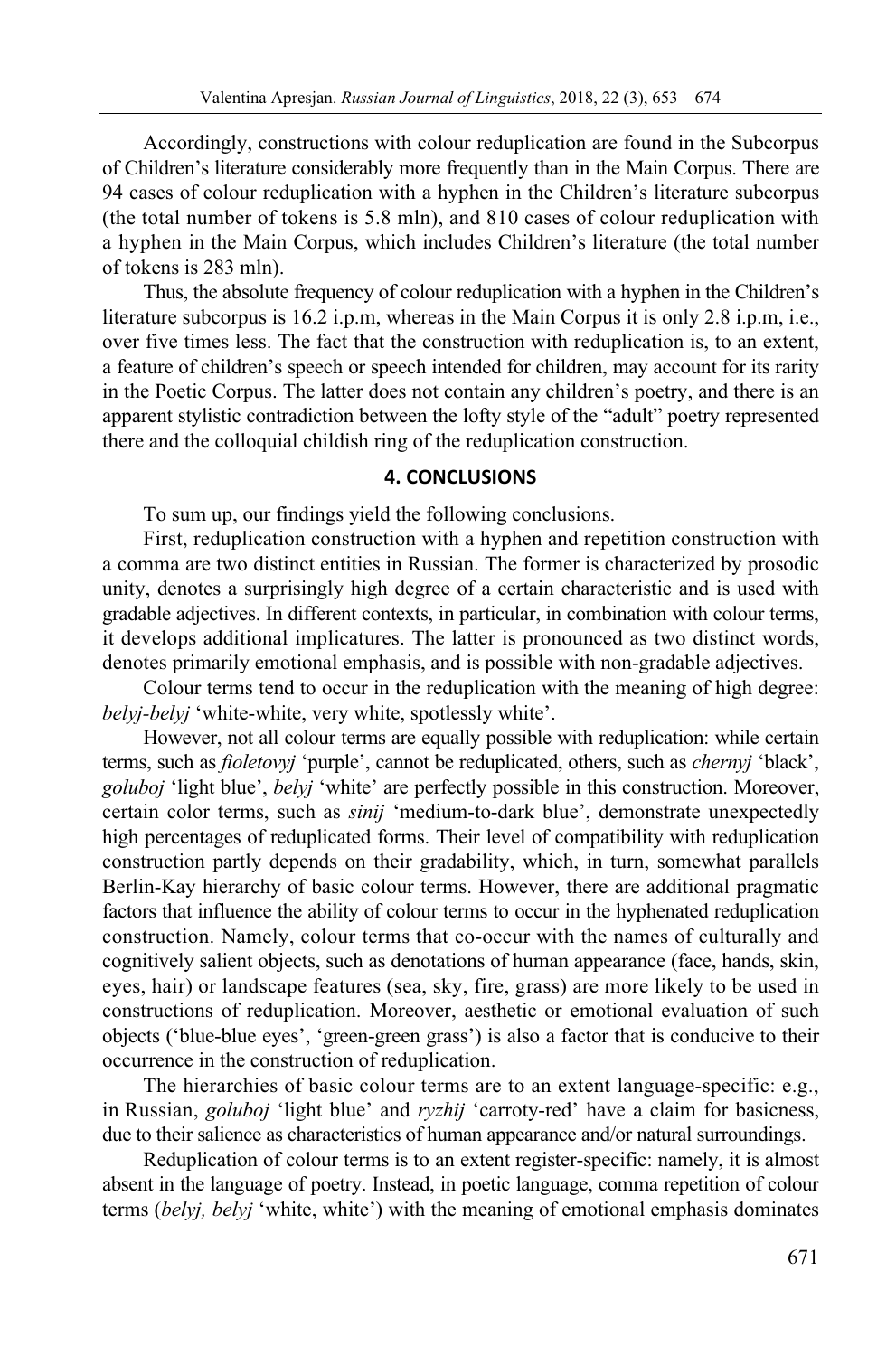their reduplication with the meaning of high degree (*belyj-belyj* 'white-white'). This deviation may be explained by the stylistic limitations of reduplication with a hyphen, which tends to be a feature of children's literature, as well as by heightened emotionality of the language of poetry as compared to other language registers.

To sum up, our findings establish the importance of corpus methods in the study of colour terms and reduplication, demonstrate that the use and interpretation of lexical and syntactic items hinges both on semantic and pragmatic factors, and add to the understanding of semantics and pragmatics of Russian colour terms and reduplication construction.

© Valentina Apresjan, 2018

## **REFERENCES**

- Apresjan, J. (2006). The foundations of systemic lexicography. Linguistic picture of the world and systemic lexicography. Moscow: Yazyki slavyanskikh kul'tur. (In Russ.).
- Apresjan, V., Baisa V., Buivolova O., Kultepina O., Maloletnjaja A., Iskhakov T., Suchomel V. (2016). RuSkELL: Online Language Learning Tool for Russian Language. In T. Margalitadze, G. Miladze (eds.), *Proceedings of the XVII Euralex International Congress*, 292—299.

Berlin B., Kay, P. (1969). *Basic Colour Terms: their Universality and Evolution.* UCP Press.

- Bulygina, T.V., Shmelev, A.D. (1997). Yazykovaya kontseptualizatsiya mira (na materiale russkoi grammatiki) (Linguistic conceptualization of the world (from the evidence of the Russian grammar)). Moscow: Shkola "Yazyki russkoi kul'tury". (In Russ.).
- Davies, I., Corbett, G. (1994). The basic colour terms of Russian. *Linguistics*, 32(1), 65—90.
- Feldstein, R.F. (2016). On Russian concessive-adverstaive constructions with pronominal reduplication of the type *"Uzh chem-chem, a etim ego ne udivish"*. In *Trudy Instituta russkogo yazyka im. V.V. Vinogradova* (The working papers of Vinogradov Russian Language Institute), 11, 329—342. Moscow.
- Gilyarova, K.A. (2015). Takaya devochka-devochka. Semantika reduplikatsii sushchestvitel'nykh v russkoi razgovornoi rechi i yazyke internet (Such a girl-girl. Semantics of noun reduplication in colloquial Russian and the Internet language). In *Dialogue'2015, Computer Linguistics and Intellectual Technologies*, 90—96. (In Russ.).
- Iomdin, L.L. (2003). Bol'shie problemy malogo sintaksisa (Big problems of the minor syntax). In *Computational Linguistics and Intellectual Technologies: Proceedings of the International Conference "Dialog"*, 216—222. (In Russ.).
- Iomdin, L. (2010). Sintaksicheskie frazemy: mezhdu leksikoi i sintaksisom (Syntactic phrasemes: between lexicon and syntax). In Apresjan Ju. (ed.), *Teoreticheskie problemy russkogo sintaksisa: vzaimodeistvie grammatiki i slovarya* (Theoretical problems of the Russian syntax: interaction of grammar and lexicon). Moscow: Yazyki slavyanskikh kul'tur, 141—190. (In Russ.).
- Iomdin, L.L. (2013). *Chitat' ne chital, no*...: ob odnoi russkoi konstruktsii s povtoryayushchimisya slovesnymi elementami (*I haven't read it but...*about one Russian construction with repeated elements). In *Computational Linguistics and Intellectual Technologies: Proceedings of the International Conference "Dialog"*, 12 (19), 297—310. (In Russ.).
- Israeli, A. (1997). Syntactic Reduplication in Russian: A Cooperative Principle Device in Dialogues. *Journal of Pragmatics* 27, 587—609.
- Kilgarriff, A., Baisa, V., Bušta, J., Jakubíček M., Kovář V., Michelfeit J., Rychlý P., Suchomel V. (2014). The Sketch Engine: ten years on. *Lexicography*, 1 (1), 7—36.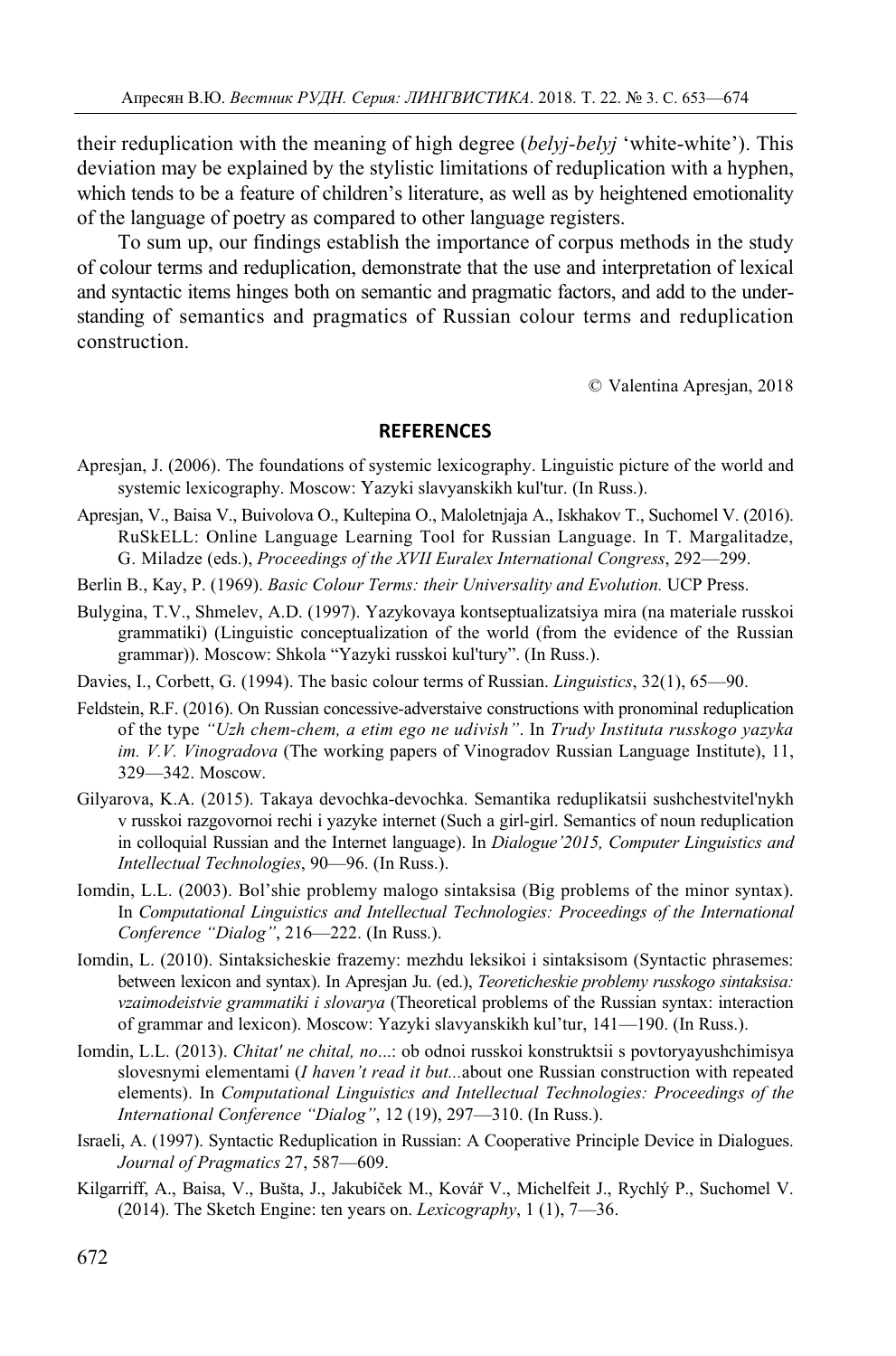- Kryuchkova, O.Yu. (2004). Voprosy lingvisticheskoi traktovki leksicheskoi reduplikatsii v russkom yazyke (The issues of linguistic interpretation of lexical reduplication in the Russian language). *Russkii yazyk v nauchnom osveshchenii* [Russian Language and Linguistic Theory], 2(8), 63—83. (In Russ.).
- Lyashevskaya, O. N., Sharov, S. A. (2009). Chastotnyj slovar' sovremennogo russkogo jazyka (na materialah Nacional'nogo korpusa russkogo jazyka) [Frequency Dictionary of Modern Russian Language (on the material of the National Corpus of the Russian language)]. Moscow: Azbukovnik. (In Russ.).
- Paillard, D., Plungian, V. A. (1993). Ob odnom tipe konstruktsii s povtorom glagola v russkom yazyke (On a type of constructions with the repetition of verbs in Russian). *Russian Linguistics*, 17 (3), 263—277. (In Russ.).
- Paramei, G. (2005). Singing the Russian blues: An argument for culturally basic colour terms. *Cross-Cultural Research*, 39, 10—38.
- Paramei, G. (2007). Russian 'blues': Controversies of basicness. In R.E. MacLaury, G.V. Paramei, & D. Dedrick (eds.), *Anthropology of colour: Interdisciplinary multilevel modeling*, 75—106. Amsterdam: John Benjamins.
- Plungjan, V. A., Rakhilina, E. V. (2010). Tushat-tushat ne potushat: grammatika odnoi glagol'noi konstruktsii (Tushat-tushat — ne potushat: the Grammar of one Verbal Construction). In Rakhilina E. V. (ed.), *Lingvistika konstruktsii* (Construction Linguistics), 83—94. Moscow: Azbukovnik. (In Russ.).
- Stefanowitsch, A., Gries S. 2003. Collostructions: Investigating the interaction between words and constructions. *International Journal of Corpus Linguistics*, 8(2), 209—43.
- Vilinbakhova, E. L. (2015). Stat'ya znachit stat'ya: ob odnom klasse tavtologicheskikh konstruktsii v russkom yazyke (An article means an article: on one class of tautological constructions in Russian). In *Computational Linguistics and Intellectual Technologies: Proceedings of the International Conference "Dialog"*, 1(14), 2, 638—649. (In Russ.).
- Wierzbicka, A. (1990). The meaning of colour terms: Semantics, culture, and cognition. *Cognitive Linguistics*, 1(1), 99—150.
- Wierzbicka, A. (2003). *Cross-cultural Pragmatics: The Semantics of Human Interaction*. 2-nd edition. Mouton de Gruyter.
- Wierzbicka, A. (2005). There Are No "Colour Universals" but There Are Universals of Visual Semantics. *Anthropological Linguistics*, 47(2) (Summer, 2005), 217—244.
- Wierzbicka, A. (2008). Why There Are No 'Colour Universals' in Language and Thought. *The Journal of the Royal Anthropological Institute*, Vol. 14, No. 2 (Jun., 2008), 407—425.
- Wierzbicka, A. (2013). *Imprisoned in English. The Hazards of English as a Default Language.* Oxford University Press.
- Winawer, J., Witthoft, N., Frank, N.C., Wu L., Wade A.R. and L. Boroditsky. (2007). Russian blues reveal effects of language on colour discrimination. *Proceedings of the national academy of sciences*, 104 (19), 7780—7785.

#### **Article history:**

Received: 18 April 2018 Revised: 15 May 2018 Accepted: 29 June 2018

#### **История статьи:**

Дата поступления в редакцию: 18 апреля 2018 Дата принятия к печати: 29 июня 2018